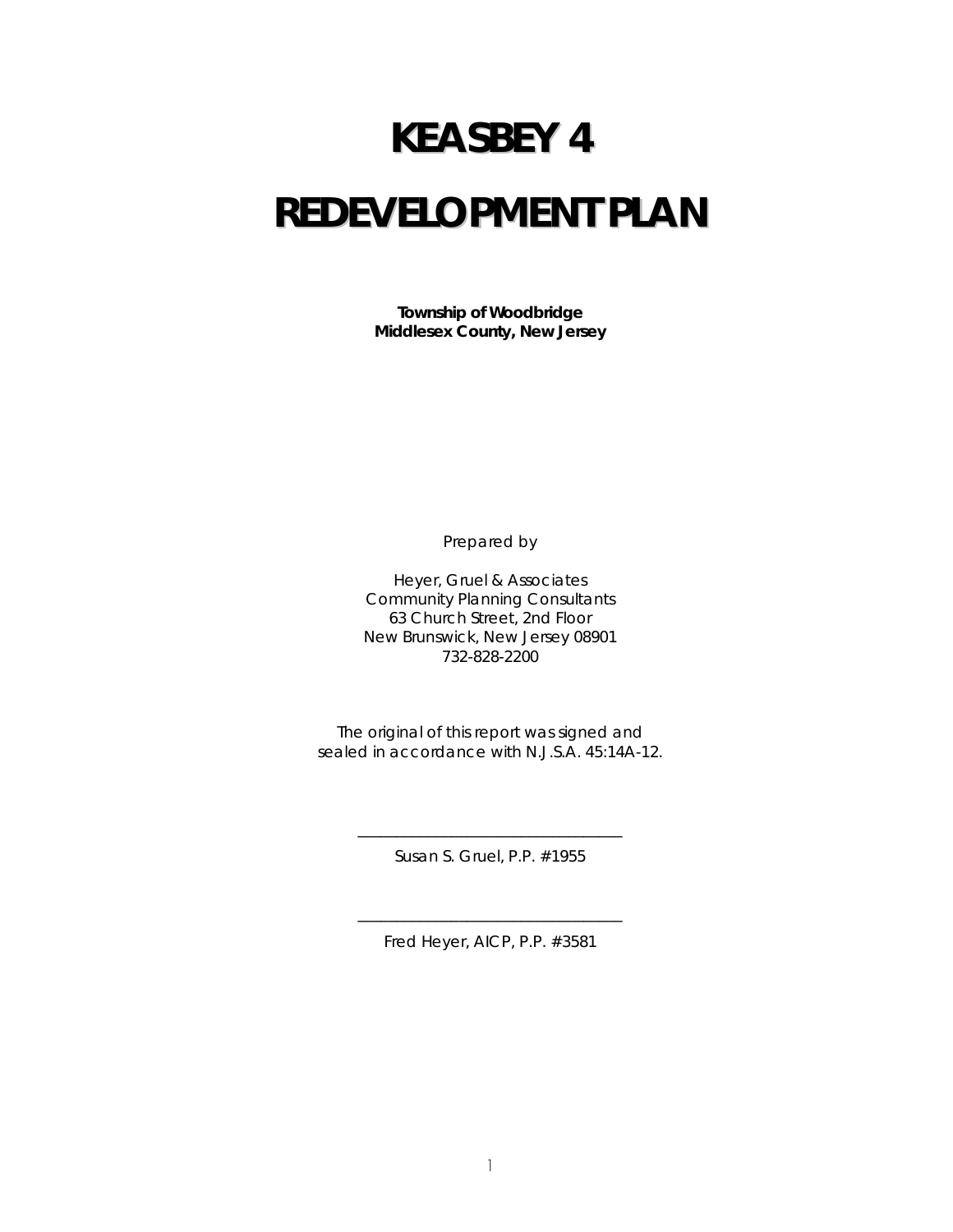#### **INTRODUCTION**

The Keasbey 4 Redevelopment Plan presents an opportunity to redevelop a portion of industrial-zoned properties in the Keasbey section of Woodbridge Township. This Plan is a part of a strategy to revitalize the entire Keasbey area extending from Industrial Highway south to the Raritan River, north to the Edison border, and east to the City of Perth Amboy. It is comprised of industrial uses and vacant properties. An extensive highway network including the Garden State Parkway and Route 9, which are major north-south corridors, and Route 440, and Industrial Highway, which are major east-west roads, characterize the area. The primary purpose of this redevelopment effort is to comprehensively replan the Keasbey area as a major regional industrial area.

In response to the physical and economic conditions in Keasbey area, the Township Council requested in November 2007 that the Planning Board evaluate the Area. As a result, the formal redevelopment process was initiated. The Township Council adopted a resolution dated March 18, 2008 confirming that Area 4 is an area in need of redevelopment pursuant to the Local Redevelopment & Housing Law, N.J.S.A. 40A:12A-1, *et seq*.

## **STATUTORY REQUIREMENTS**

According to the Local Redevelopment and Housing Law (N.J.S.A. 40A:12A-1, et seq.), the Redevelopment Plan shall include an outline for the planning, development, redevelopment or rehabilitation of the project area sufficient to indicate:

- 1. Its relationship to definitive local objectives as to appropriate land uses, density of population and improved traffic and public transportation, public utilities, recreational and community facilities and other public improvements;
- 2. Proposed land uses and building requirements in the project area;
- 3. Adequate provision for the temporary and permanent relocation as necessary of residents in the project area including an estimate of the extent to which decent, safe and sanitary dwelling units affordable to displaced residents will be available to them in the existing local housing market;
- 4. An identification of any property within the Redevelopment Area proposed to be acquired in accordance with the Redevelopment Plan;
- 5. Any significant relationship of the Redevelopment Plan to:
- The Master Plans of contiguous municipalities;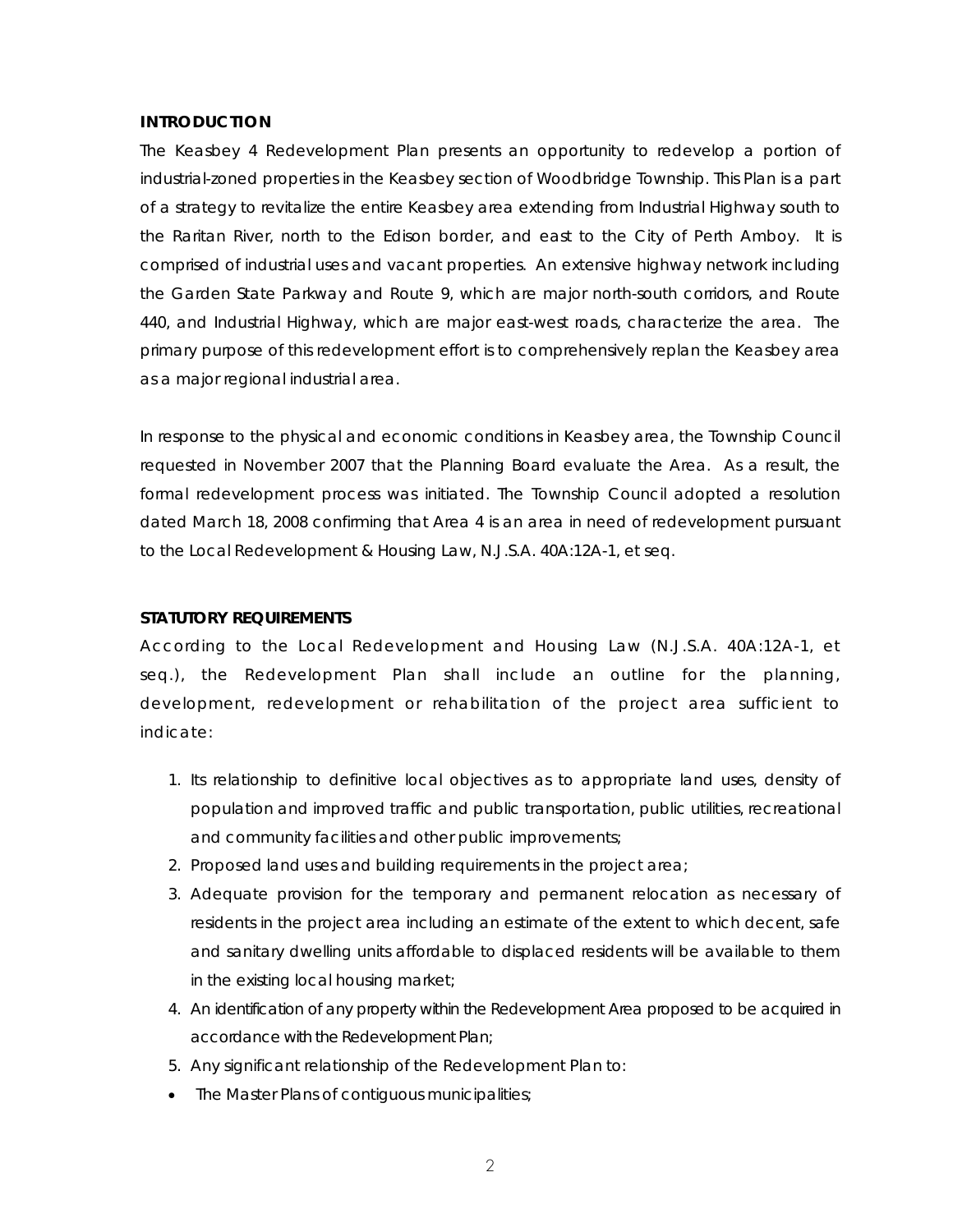- The Master Plan of the County in which the municipality is located; and
- The State Development and Redevelopment Plan adopted pursuant to the "State Planning Act" PL 1985, C398 (C52:18A-196 et al.).

#### **PLAN PRINCIPLES**

The Township of Woodbridge is in a unique position to embark on an innovative approach to industrial development that both recaptures the economic potential of the Keasbey area while also protecting and restoring the environment along the Raritan River and the surrounding area. Dozens of municipalities around the country are developing new industrial parks with the goals to promote business partnerships, foster relationships among businesses that reduce or reuse resources, promote environmentally conscious businesses, and provide economic development opportunities for its residents. These industrial parks are broadly defined as Eco-Industrial Parks, and are increasing in popularity both in the United States and around the world.

#### **Eco-Industrial Parks**

An Eco-Industrial Park (EcoPark) was first defined by the Presidents Council on Sustainable Development in 1996 as: *"A group of businesses that work together and with the community to efficiently share resources (materials, water, energy, infrastructure, natural habitat and information), enhance economic prosperity, and improve the environment."* The EcoPark has also been defined as *"An industrial system of planned materials and energy exchanges that seeks to minimize energy and raw materials use, minimize waste, and build sustainable economic, ecological and social relationships."*

The basic concept of an Eco-Industrial Park is one where the wastes of one business in the park become resources of another business, resulting in reduced costs for disposal and production while obtaining added value from the discarded materials. The goals are to promote practical connections between the uses of waste as resources, promote an approach to doing business that involves connecting within and across industries and interacting with the communities where businesses are located, and by changing those industrial practices that cause wasted energy and resources. The eco-industrial park concept evolved as an outgrowth of industrial ecology principles in which industrial activities are interconnected with one another and it's supporting ecological systems. arrangement provides a number of economic, environmental, and societal benefits that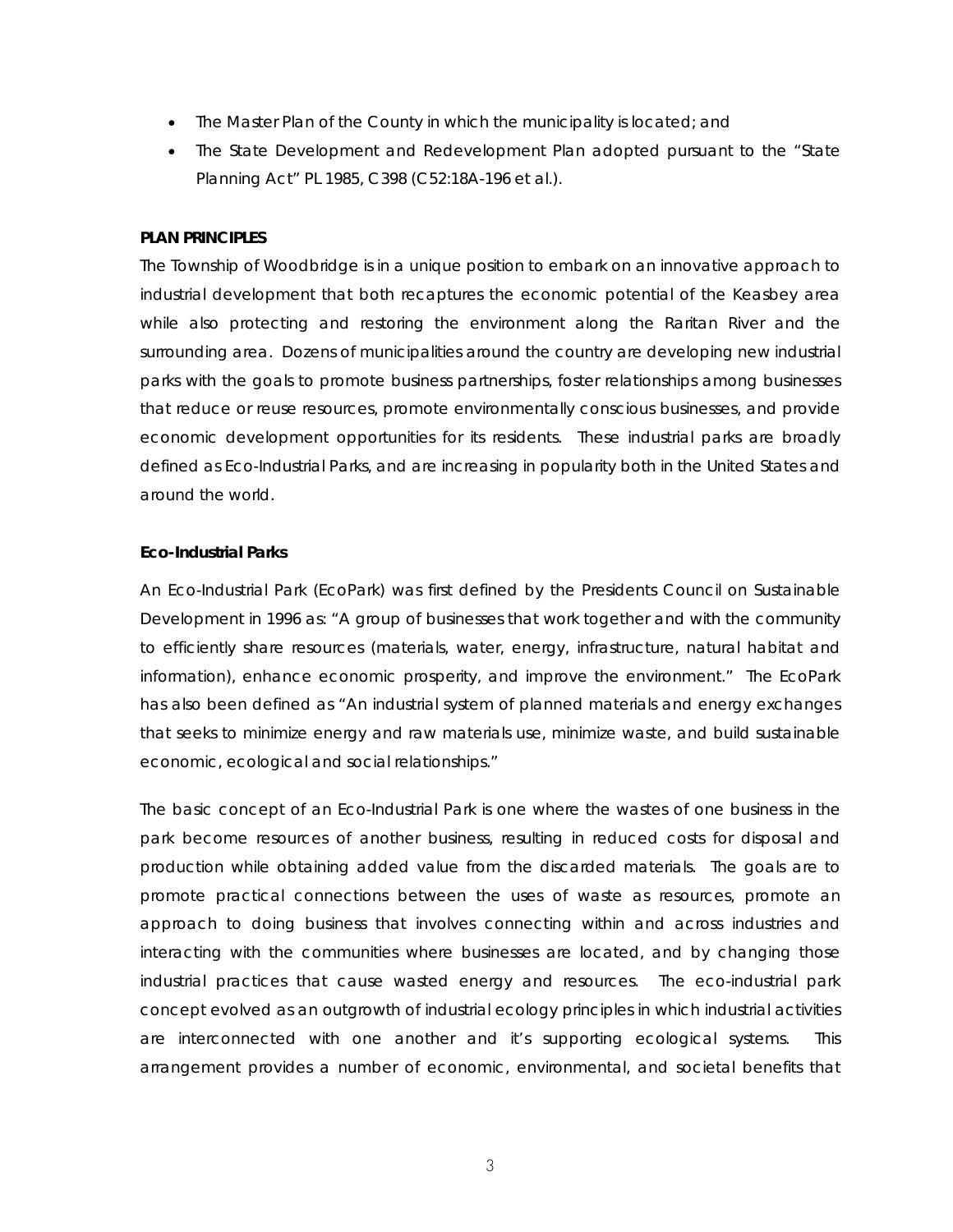individual companies reap by working collaboratively in an eco-industrial park. These benefits include:

- Improved tax base
- Expanded local business opportunities
- Reduced Waste disposal costs
- Community Pride
- Improved Environment and Habitat
- Improved health for employees and community
- Partnership for businesses
- Enhanced quality of life near eco-industrial development
- Reduced Pollution
- Increased protection of natural ecosystems
- More efficient use of natural resources

Typically, an eco-industrial park requires a large industrial user that the industrial park will be developed around. This usually includes a power facility or a large manufacturer. For example, the EcoPark in Londonderry, New Hampshire is "anchored" by a natural gas burning cogeneration facility that provides electricity to the surrounding businesses within the park. Cogeneration or CHP (combined heat and power) is the simultaneous production of electricity and heat using a single fuel such as natural gas, although the use of solar energy and other renewable energy sources may be used. The heat produced from the electricity generating process (for example from the exhaust systems of a gas turbine) is captured and utilized to produce high and low level steam. The steam can be used as a heat source for both industrial and domestic purposes and can be used in steam turbines to generate additional electricity (combined cycle power).

Other businesses participate in the industrial park by engaging in Material by-product exchange. This involves using one industries waste or "by-products" as other industries' raw materials. All businesses in the eco-industrial park maximize their energy efficiency through design or co-generation. The establishment of Eco-Parks also assists in attracting reuse, recycling and composting businesses to be part of planned Eco-Parks in the area. In some Eco-Parks, reuse, recycling and composting businesses might become the main focus, also known as a "Resource Recovery Park."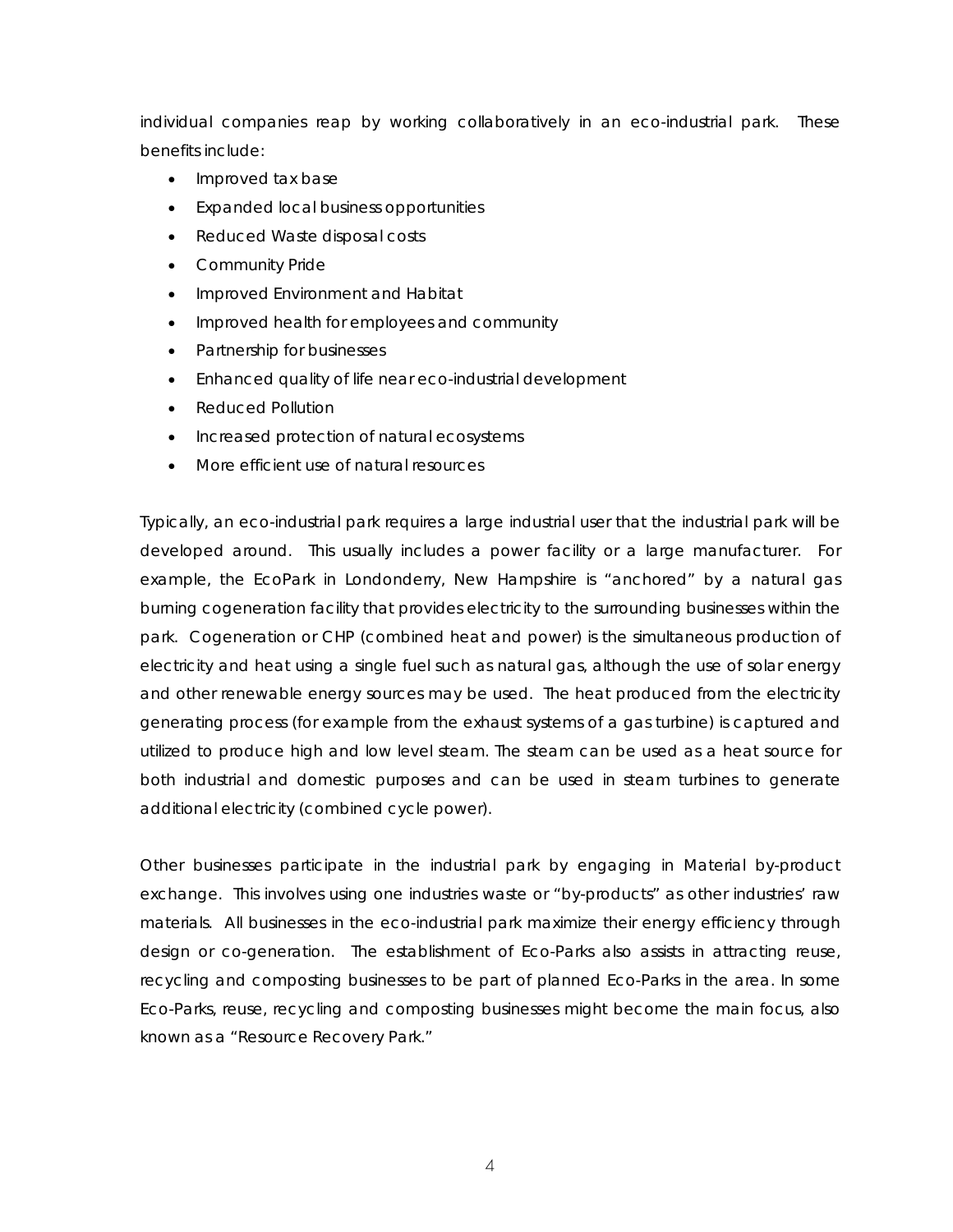#### **Resource Recovery Parks**

A resource recovery (RR) park is a new development in recycling. In its broadest sense, it is the co-location of reuse, recycling, compost processing, manufacturing, and retail businesses in a central facility. The public can bring all their wastes and recoverable materials to this facility at one time. An RR park also goes by integrated resource recovery facility, serial materials recovery facility (MRF), recycling estate, industrial recycling park, recycling-based industrial park, or discard mall.

An RR park also helps participating businesses by matching wastes from one company to the resource needs of another. An RR park is an innovative, supportive, and fertile ground for new ideas on how to expand reuse, recycling, and composting in an area. Potential companies that might locate in an RR park include:

- Reuse: drop-off or buyback center, salvage, repair, rehabilitation, refinish, rent, restoration, food banks, and retail sales for reuse items. These could include white goods (washers, dryers, and refrigerators), brown goods (e.g., computers, TVs, electronics, and other small appliances), furniture, clothing, and latex paint. Companies might include: an electronics repair shop, a household appliance store, a reused furniture store, vintage clothing and consignment shop, a household item thrift shop, a stove and porcelain refinisher, an antique restoration firm, and an eco-artist.
- Recycling: drop-off, buyback, curbside collection and manufacturing facilities for recyclable materials including paper, containers (glass, plastic and metal), textiles, scrap metals, plastics and tires.
- Organics: collection and processing services for yard trimmings, food scraps, foodcontaminated paper, wood, soils, and other putrescibles.
- C&D: businesses collecting and processing construction and demolition (C&D) debris, deconstruction or dismantling, used building materials (e.g., scrap lumber, doors, windows, plumbing fixtures, and ceramics), concrete and asphalt recycling, and processors of roofing materials, bricks, and mixed demolition debris.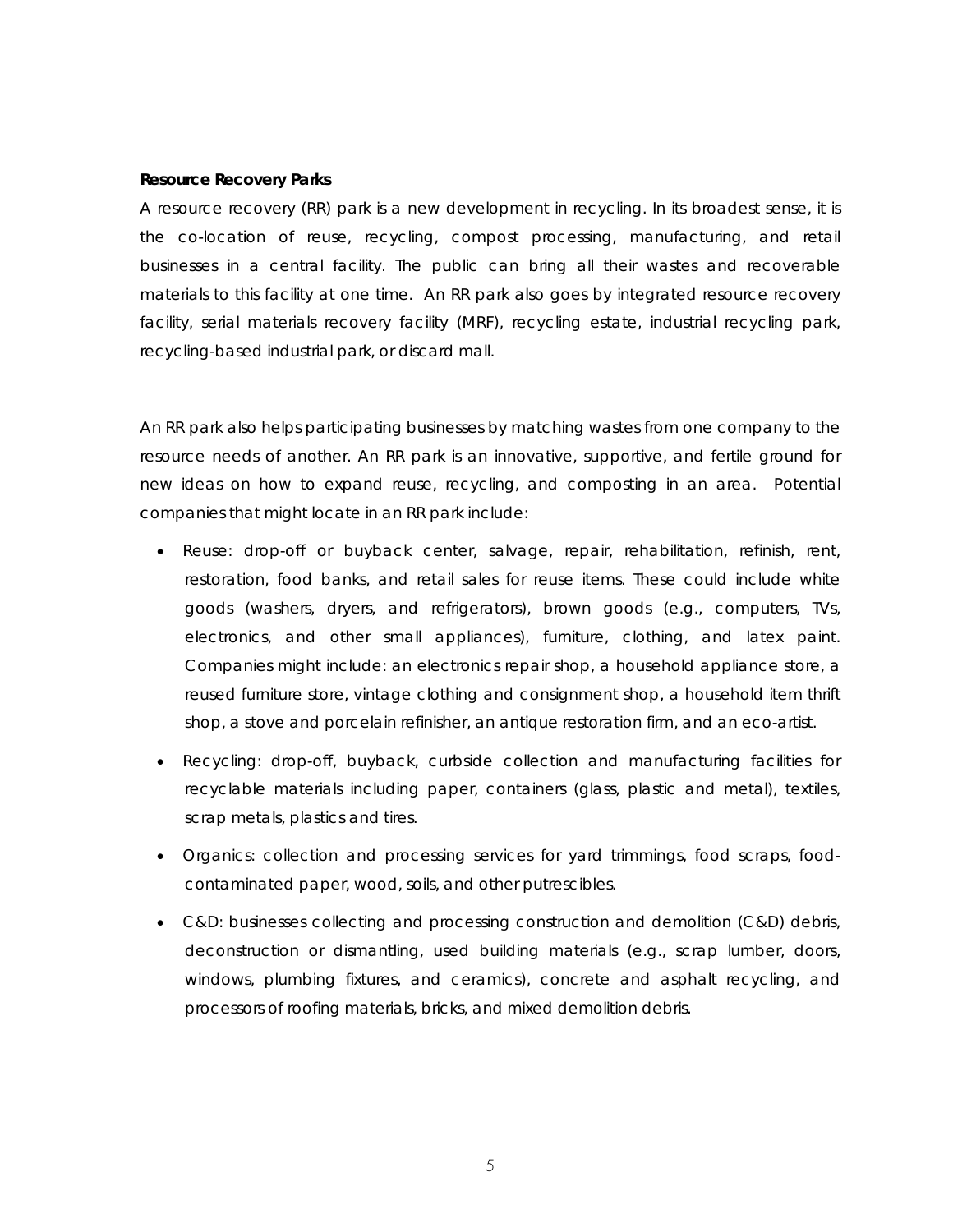The same forces that drive EcoParks also drive RR parks. Companies will become suppliers to one another to in order to decrease their disposal costs, increase their cash flow, and build networks in anticipation of beneficial trades to come. Businesses will exchange information and learn from one another the latest and most advantageous techniques. The combined operation will attract more trade, creating new niches for support businesses. The emerging business ecosystem will feed on resource flows from the larger economy, adjust to surges and droughts, and foster waste prevention. RR parks can serve as "incubators" for new recycling businesses by providing a lower cost location for small businesses to grow and prosper.

A RR Park may also permit the public to decrease their waste disposal costs, recover some value from their discards and buy other items at bargain prices. An RR park enables the public to reduce the amount of wastes requiring payment for disposal, recover some value from the sale of valuable materials in a "one-stop service center" for reuse, recycling, and composting, and buy other items of value from reuse, recycling, compost, and recycledcontent retail stores. A Resource Recovery Park may also have a public recreation component that includes all-weather, lighted playing fields and amphitheatre style viewing facilities that provide venues for public events. These activities may be expanded to include a variety of education opportunities for the public. These include the creation of nature pathways and places to view reused, recycled, or compost-content products, classrooms to educate the public on recycling and community programs, and showrooms where products manufactured and remanufactured at the site would be on display. Often, these public amenities are strategically located in the park so as to connect elements and focal points between various community features.

Resource Recovery Parks often contain construction and demolition recycling facilities and composting businesses. As with Eco-Parks, RR Parks often include a power generating facility that preferably serves to provide electricity to participating businesses in the RR Park. In some cases, RR Parks are located on landfills where methane is used to produce steam and electricity. Other power generating facilities include biomass fueled power plants that collect agricultural residues for the production of electricity.

There are significant municipal benefits to the Township of Woodbridge in adopting an "Eco-Park" and/or Resource Recovery" development strategy. The Keasbey area, as described

6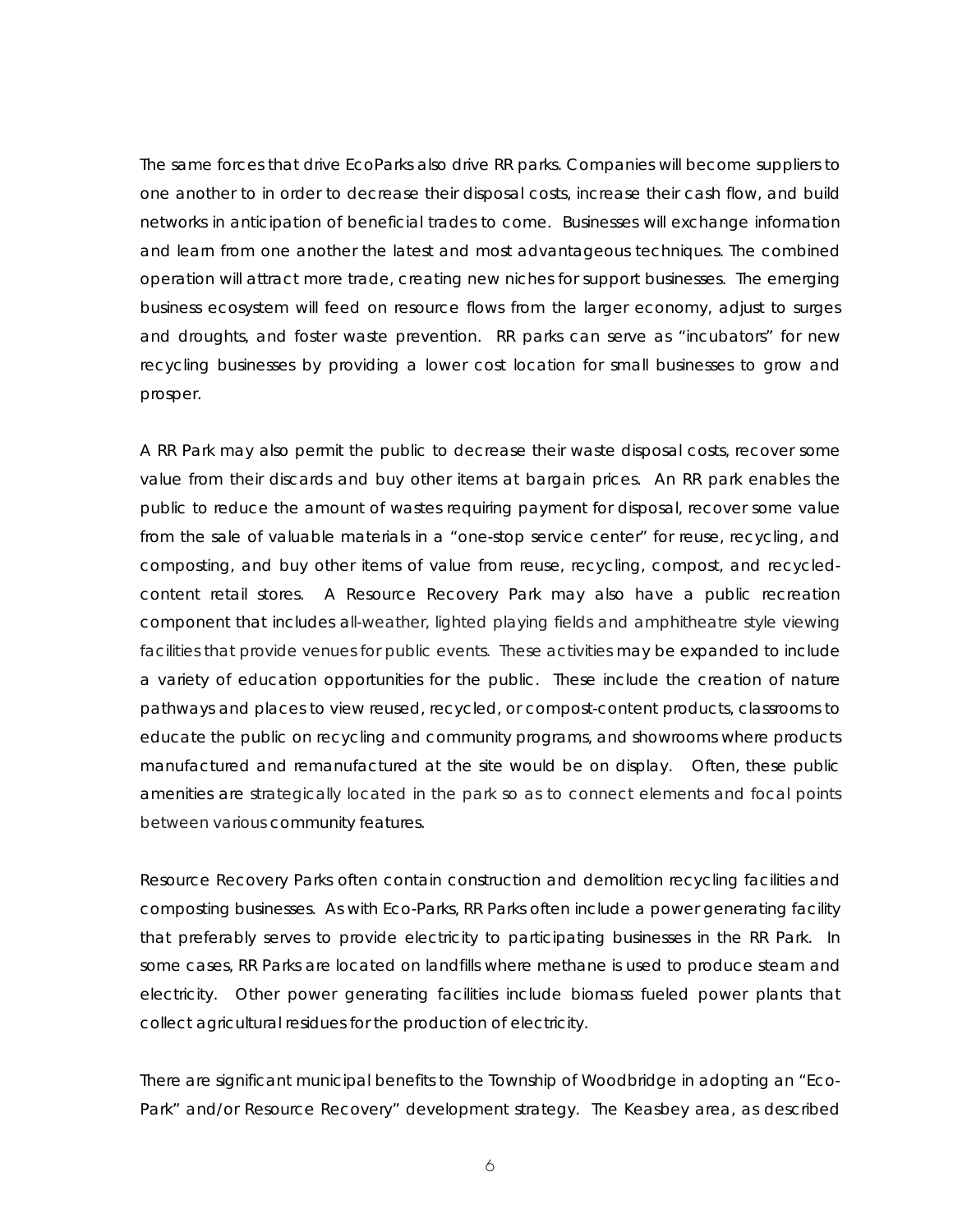above, is an industrial area with easy access to several major transportation highways, including Routes 1 & 9, the New Jersey Turnpike and Route 287/440, and close proximity the Raritan River, and thus makes the Keasbey area well suited for development of an Eco-Industrial Park and/or a Resource Recovery park. The establishment of an Eco-Park/Resource Recovery Park would place Woodbridge Township on the cutting edge of new industrial development, attract new businesses, and provide quality employment to the Townships residents. Woodbridge Township would derive specific benefits, permitting a reimagination of the Raritan Industrial Waterfront. The redevelopment of the area as an Eco-Park would alter the public's view of industrial development, attract citizens to the waterfront, and provide educational opportunities. Such a development would provide an opportunity to re-brand Woodbridge as a municipality and alter the public view of the industrial properties in the township. In addition, new industrial opportunities would provide new jobs and revenue for the township.

It is recommended that the properties within the redevelopment area be redeveloped so as to permit recycling-based businesses; warehouses, storage, wholesale and retail sales, and distribution related to recycling-based businesses; utility uses including the construction of power generating facilities; and light industries that augment or support a comprehensive recycling-based industrial park. Recycling-based businesses should be limited to those that collect recyclables and convert them through an industrial process into an end-product for wholesale or retail sales. Transfer Stations, where solid waste is unloaded from collection vehicles and reloaded for shipment to landfills or other disposal facilities are not well-suited as part of an Eco-Industrial/Resource Recovery Park for this area and are therefore prohibited. Redevelopment of the area will likely necessitate an evaluation of future Township Department of Public Works needs and how such activities may be incorporated into the Eco-Industrial Park or relocated.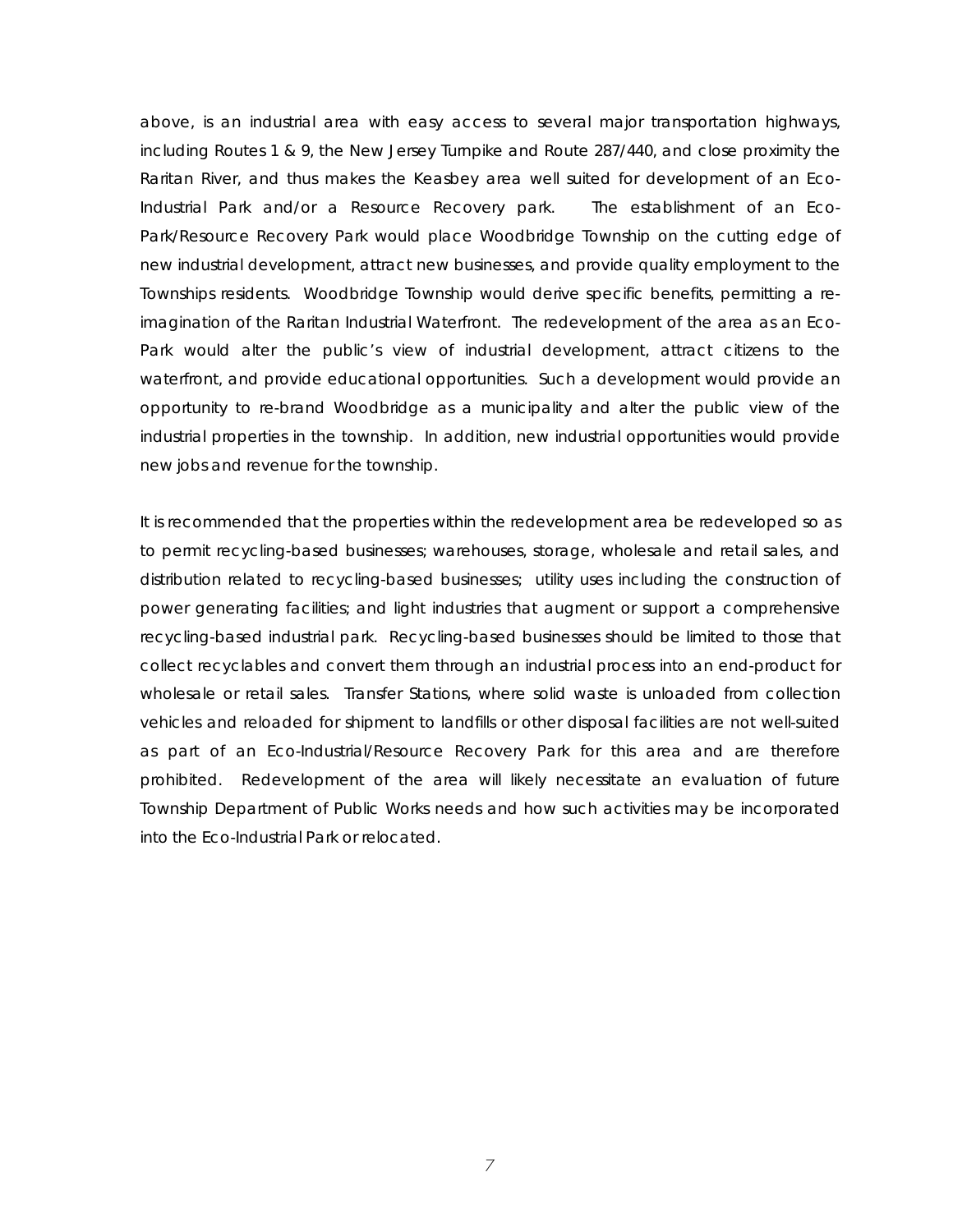#### **PLANNING CONTEXT**

#### **Keasbey Area 4 - Redevelopment Area and Location**

The Township of Woodbridge is 24.2 square miles in size and is located in northeastern Middlesex County. The Township of Woodbridge is bordered by Clark Township, the City of Rahway, the City of Linden, and the Borough of Carteret to the north; the Arthur Kill and the city of Perth Amboy to the east; the Raritan River to the south; and Edison Township to the west.

The Keasbey 4 Redevelopment Area consists of a total of four (4) parcels, two of which are municipally-owned parcels, and parts of two privately owned parcels within in the Keasbey neighborhood of Woodbridge. These properties are located within the current M-1 Light Industrial Zone. The M-1 Light Industrial Zone provides for the development of light industrial land uses in the Township, to provide places of employment, to provide for a compatible land use relationship, to restrict the emission of any environmental pollutants, and to provide for the safe and efficient flow of vehicles to and from industrial areas.

Properties within the Redevelopment Area consist primarily of the Woodbridge Township Department of Public Works garage and another municipally-owned property used as employee parking for the public works facility. A small triangular portion of Block 41.C, Lot 1- A1 and a small triangular portion of Block 41.C, Lot 3-B are also included in the Redevelopment Area (see map). The area is generally bound by the Garden State Parkway in the east, Smith Street in the north, Crows Mill Road in the west and the Raritan River in the south.

#### **History and Growth of the Keasbey Area**

The Keasbey area within the Township of Woodbridge was the location for industrial uses as far back as the late 1800's. The soil in the area was conducive for the mining and manufacturing of bricks. As industrial uses sprung up along the Raritan River, railroad lines were extended to service them. The pattern of industrial development during this time reflected the use of rail to transport manufactured goods. The platting of industrial properties were created in order to facilitate and take advantage of the location of railroad siding and many properties either included railroad right-of-ways or were bounded by them.

As the use of motorized transportation expanded during the  $20<sup>th</sup>$  century, the use of rail to transport goods diminished. The construction of a number of roads in the area, including the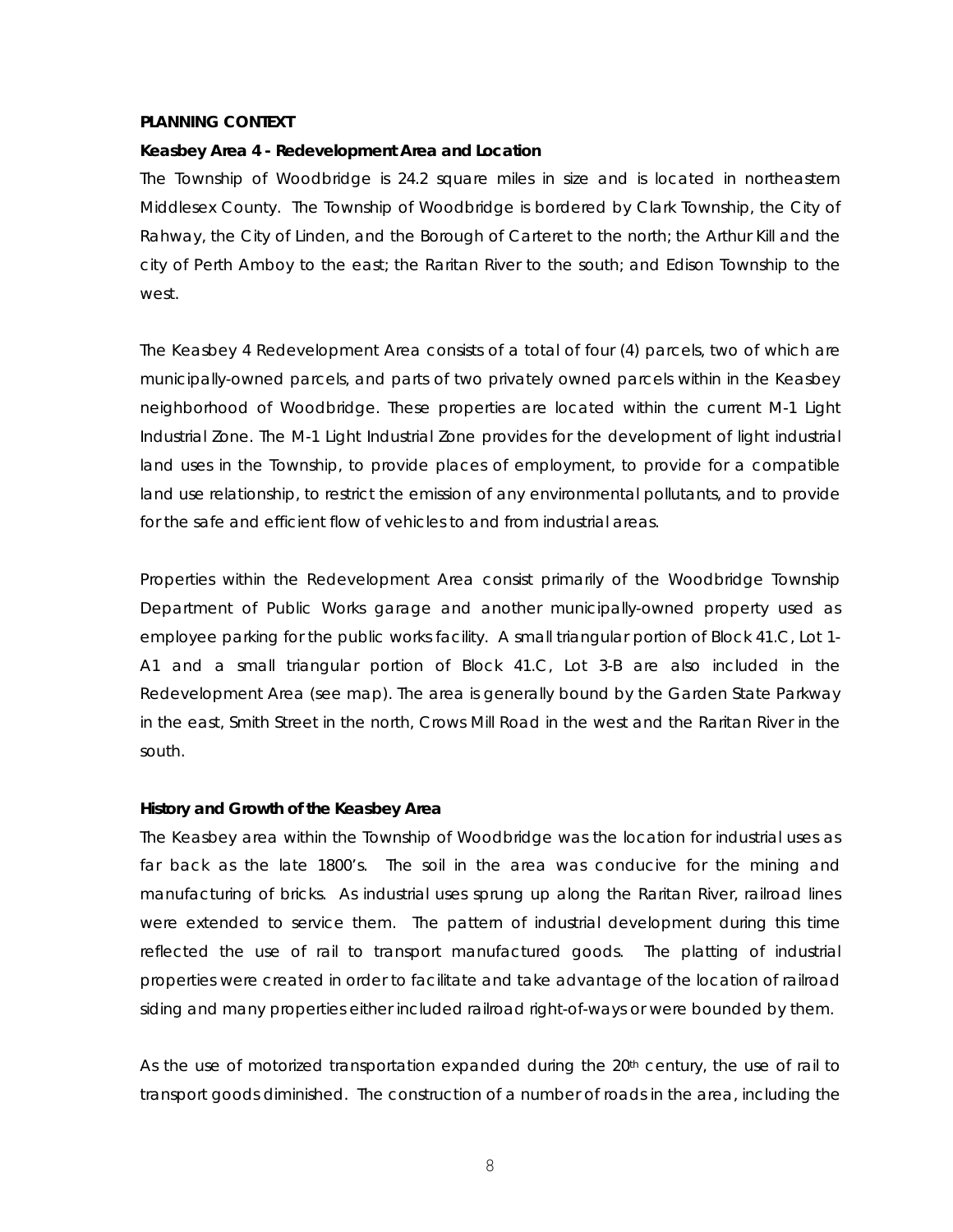construction of Route 440 and Route 287, Route 9, and Industrial Highway further facilitated the use of motorized transport over rail. Subsequently, the uses of rail rights-of-way have been abandoned, while the pattern of industrial development from that time period has been largely retained. This has resulted in a parcel configuration that reflects the historic pattern of development and its reliance on rail.

## **PLAN GOALS**

The overall goal of this Redevelopment Plan is to address the exiting conditions that have negatively impacted the Keasbey area and to comprehensively upgrade the Area as a major industrial area.

- To stimulate economic investment in the Area
- To promote the effective use of all the Redevelopment Area property and to increase property tax base
- To develop new economic generating activities which benefit the Township
- To redevelop land occupied by obsolete structures and uses
- To improve property values within the Area to increase local revenues
- To remediate potentially contaminated sites as part of the redevelopment process
- To maximize the leveraging of public and private funds to accomplish comprehensive redevelopment of the Area
- To exclude residential uses from Industrial areas
- To promote the conservation of energy resources and promote the utilization of renewable energy sources
- To promote the recovery and recycling of materials from municipal and commercial solid waste

# **RELATIONSHIP OF PLAN TO THE TOWNSHIP LAND DEVELOPMENT REGULATIONS**

The Redevelopment Area shall be redeveloped in accordance with the standards detailed in this Redevelopment Plan. The Plan supersedes the use and bulk provisions of the Township Land Use and Development Regulations (Chapter 150) for the Redevelopment Area unless specifically referenced. Other Township regulations affecting developments that are in conflict are superseded by this Plan; however, existing engineering standards, performance standards and definitions shall apply.

In connection with site plan or subdivision applications, the Planning Board may grant deviations from the regulations contained within this Redevelopment Plan where by reason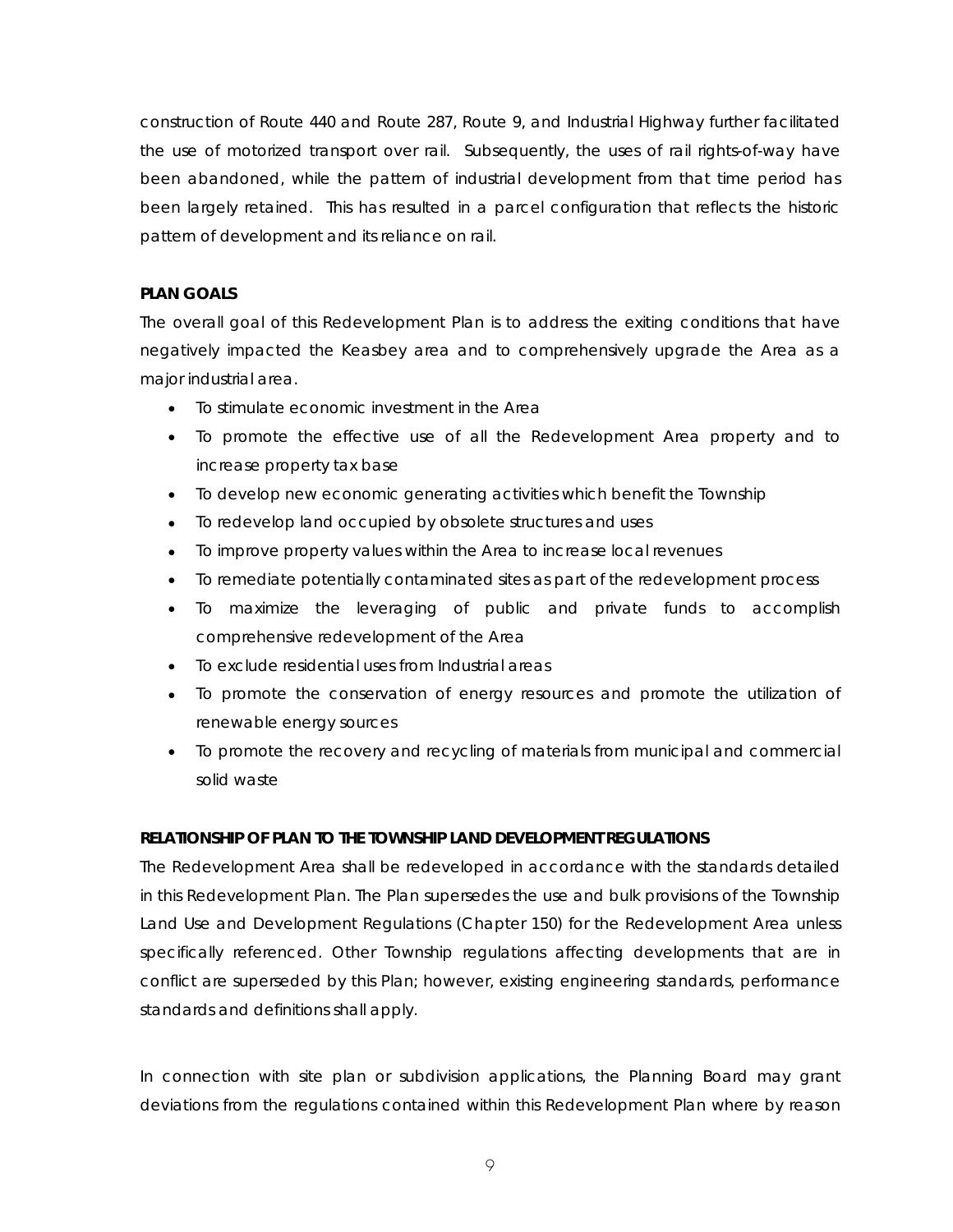of exceptional narrowness, shallowness or shape of a specific piece of property or by reason of exceptional topographic conditions, pre-existing structures and physical features uniquely affecting a specific piece of property, the strict application of any area, yard, bulk or design objective or regulation adopted pursuant to this Redevelopment Plan would result in peculiar and exceptional practical difficulties to, or exceptional or undue hardship upon, the developer or redeveloper of such property. The Planning Board may also grant a deviation from the regulations contained within this Redevelopment Plan related to a specific piece of property where the purposes of this Redevelopment Plan would be advanced by such deviation from the strict application of the requirements of this Plan and the benefits of granting the deviation would outweigh any detriments.

The Planning Board may grant exceptions or waivers from design standards from the requirements for site plan or subdivision approval as may be reasonable and within the general purpose and intent of the provisions for site plan review and/or subdivision approval within the Plan, if the literal enforcement of one or more provisions of the Plan is impracticable or would exact undue hardship because of peculiar conditions pertaining to this site. No deviations may be granted under the terms of this section unless such deviations can be granted without resulting in substantial detriment to the public good and will not substantially impair the intent and purpose of the Redevelopment Plan.

No deviations may be granted which will result in permitting a use that is not a permitted use within this Redevelopment Plan. Any deviation from standards of this Plan that results in a "d" variance pursuant to N.J.S.A. 40:55D-70d shall be addressed as an amendment to the Plan rather than via variance relief through the Township's Zoning Board of Adjustment. All development must be approved by the Planning Board and shall be submitted through the normal site plan and subdivision procedures as identified by N.J.S.A. 40:55D, et seq.

Final adoption of this Redevelopment Plan by the Township Council shall be considered an amendment to the Township of Woodbridge Land Use and Development Regulations Ordinance and Zoning Map. Unless otherwise defined in the Plan, terms used in this Plan shall have the same meaning as defined in the Township's Land Use and Development Regulations Ordinance.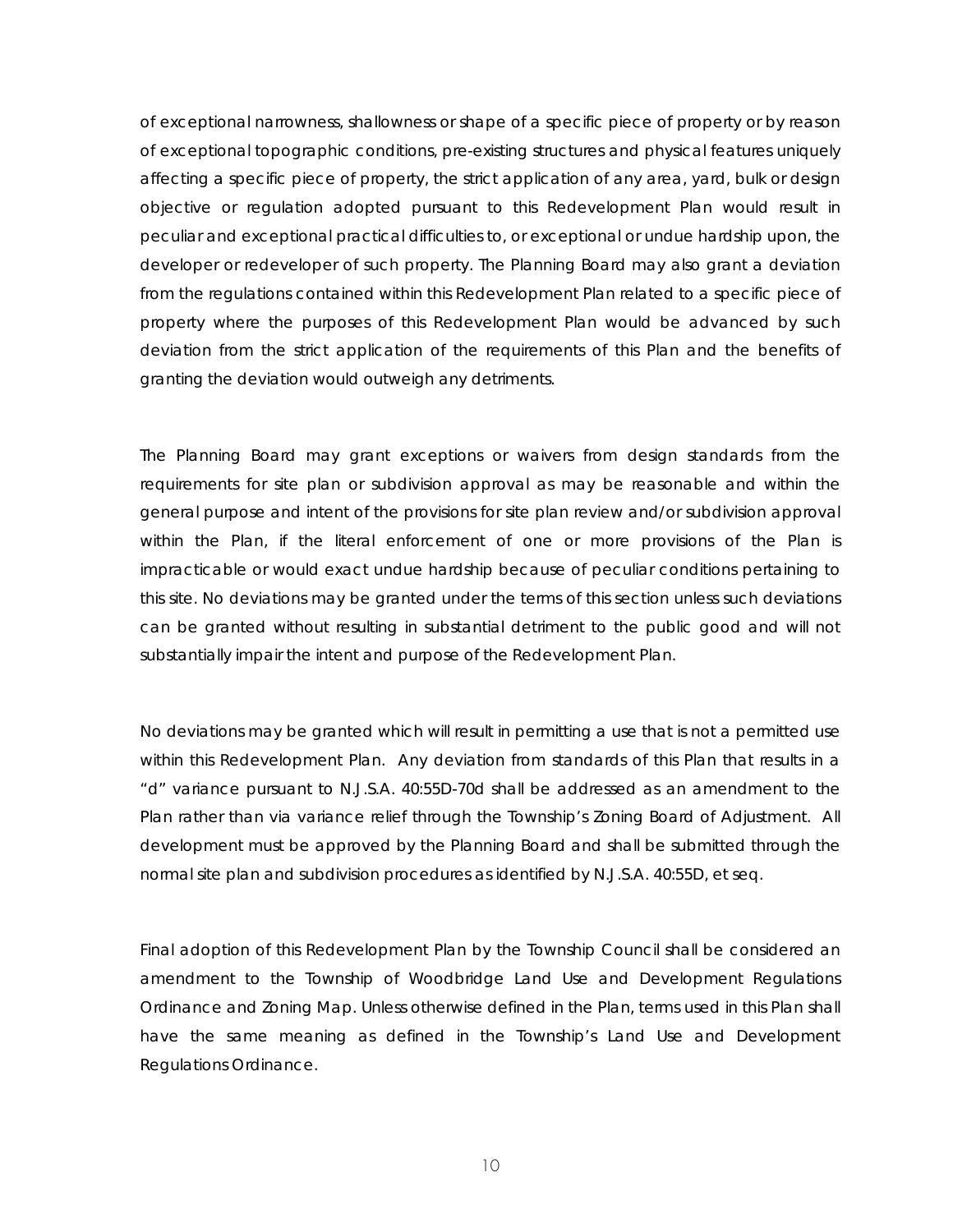#### **DISTRICT STANDARDS**

It is the intent of this Plan to encourage the redevelopment of the Area by the co-location of reuse, recycling, compost processing, and manufacturing businesses with the existing salvage, recycling and composting businesses, and warehousing facilities. The district standards contain information pertaining to the purpose of the district; the permitted and accessory uses; bulk standards; and other district-specific standards. The general design standards apply to all zones. The evaluation of any proposal submitted under the Redevelopment Plan shall be based upon sections of this Redevelopment Plan entitled Relationship of Plan to the Township Land Development Regulations including District and Design Standards.

#### **ECO-PARK – RECYCLING AND REUSE**

*Purpose:* To consolidate and redevelop the Area as a comprehensive recycling-based industrial park. It is the intent of this district to promote a recycling-based industrial park that recovers and converts recyclable materials to useable products and energy, but not be utilized as a garbage transfer station.

#### *Permitted Uses:*

- Reuse: drop-off or buyback center, salvage, repair, rehabilitation, refinish, restoration, food banks, and retail sales of end-products produced from on-site industries utilizing recycled materials.
- Recycling: drop-off, buyback, curbside collection and manufacturing facilities for recyclable materials including paper, containers (glass, plastic and metal), textiles, scrap metals, plastics and tires.
- Organics: collection and processing services for yard trimmings, food scraps, foodcontaminated paper, wood, soils, and food waste, etc.
- C&D: businesses collecting and processing construction and demolition (C&D) debris, deconstruction or dismantling, used building materials (e.g., scrap lumber, doors, windows, plumbing fixtures, and ceramics), concrete and asphalt recycling, and processors of roofing materials, bricks, and mixed demolition debris.
- Warehousing, distribution centers, and light industrial/manufacturing facilities that support reuse, recycling, compost processing, and manufacturing businesses.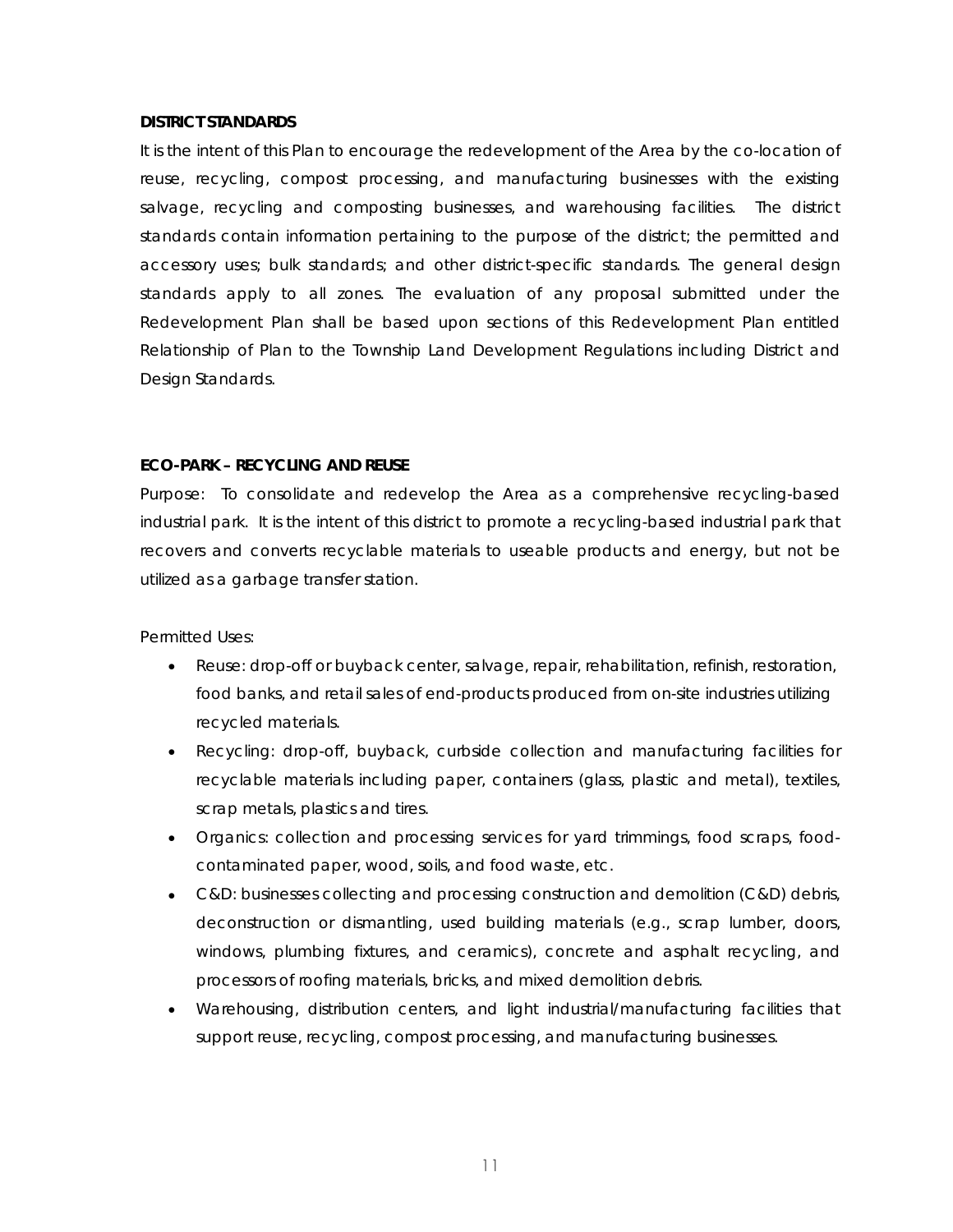- Government and public buildings and services necessary to the health, safety, convenience and general welfare of the inhabitants, including volunteer fire companies and first-aid squads.
- Power generating facilities that produce energy from renewable sources or the conversion of organic and inorganic wastes into a useable product that may be used for the production of electricity. This does not include the burning of untreated solid waste. The precise operational characteristics will be detailed in the executed redevelopment agreement.
- Artist studios, including workshops and gallery space for the production of films, art, and other interactive media. The creation of art that integrates recycled materials and products produced in the Eco-Park is encouraged
- Educational demonstrations and displays of Eco-Park activities and operations
- Cellular communication towers up to 100 feet in height

# *Prohibited Uses:*

- The area is not to be utilized as a Transfer Station as that term is used herein.
- All other uses not specifically permitted above are prohibited

## *Accessory Uses:*

• Offices connected to the principal use; private garage space for the storage of vehicles operated exclusively as part of a permitted use; signs, fences and hedges, parking and other customary accessory uses and structures which are clearly incidental to the principal structure and use.

#### *Bulk Standards:*

- Minimum lot size: 5 acres.
- Minimum front yard setback: 50 feet.
- Maximum impervious lot coverage: 85%
- Maximum principal building height: Sixty (60) feet
- Maximum height for stacks: No greater than 20% of the mean height of the surrounding buildings within the Redevelopment Area. However, in no case shall the height of a stack exceed 75 feet.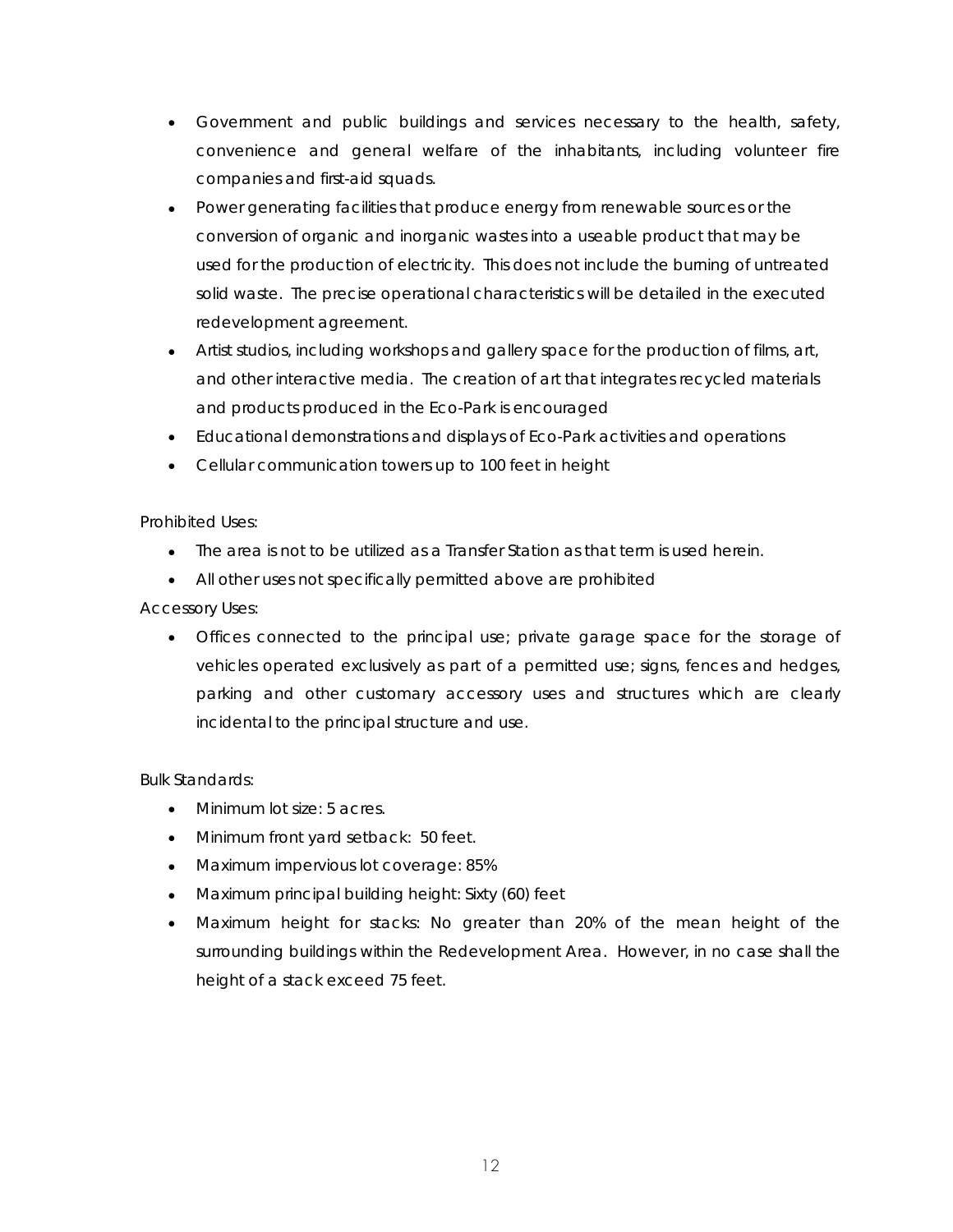## **DESIGN STANDARDS**

These design standards shall be applied with the use and bulk requirements for the Eco-Park district as detailed in this Plan. The design standards are intended to reinforce the physical, visual and spatial characteristics of the Redevelopment Area. The following standards shall apply:

# *Access and Circulation:*

- Driveways: minimum of 15 feet wide. Maximum width of driveway, exclusive of curbto-curb return radii, shall not exceed 40 feet. Curb return radius shall be a minimum of 15 feet.
- Cul-de-sacs: Minimum turn-around radius shall be 100 feet.
- Curb Cuts: The minimum distance between any two driveway-road intersections shall be 75 feet. No driveway shall be located closer than 100 feet to the intersection of the pavement of the two public roads. Curb cuts shall be located at least 10 feet from abutting property line. Curb cuts for any two driveways serving the same property shall be at least 50 feet apart.
- Driveways and/or travel aisles shall provide unobstructed access for vehicles and personnel in conformance with building code requirements for emergency access, building maintenance, and garbage collection access and clearance.
- Pedestrian circulation must be provided from the perimeter of the site to all buildings and all sidewalk areas designated to accommodate pedestrian activity.

# *Parking:*

- Minimum parking space perpendicular or angled: 9 feet x 18 feet
- Minimum parking space parallel: 10 feet x 22 feet
- Minimum aisle width: 24 feet wide for two-way perpendicular parking, 16 feet wide for one-way sixty-degree parking, 13 feet wide for one-way forty five-degree parking
- Number of spaces:
	- Recycling Facilities: 1 (2 due to overlap for shift changes) parking space for each employee employed at one time on the maximum shift, plus 10% of employee spaces for visitors, not to exceed 20. Drop-off area accessible by the public: Parking shall be provided for six vehicles or the anticipated peak customer demand load, whichever is greater. One additional parking space for each commercial vehicle operated by the facility shall be provided.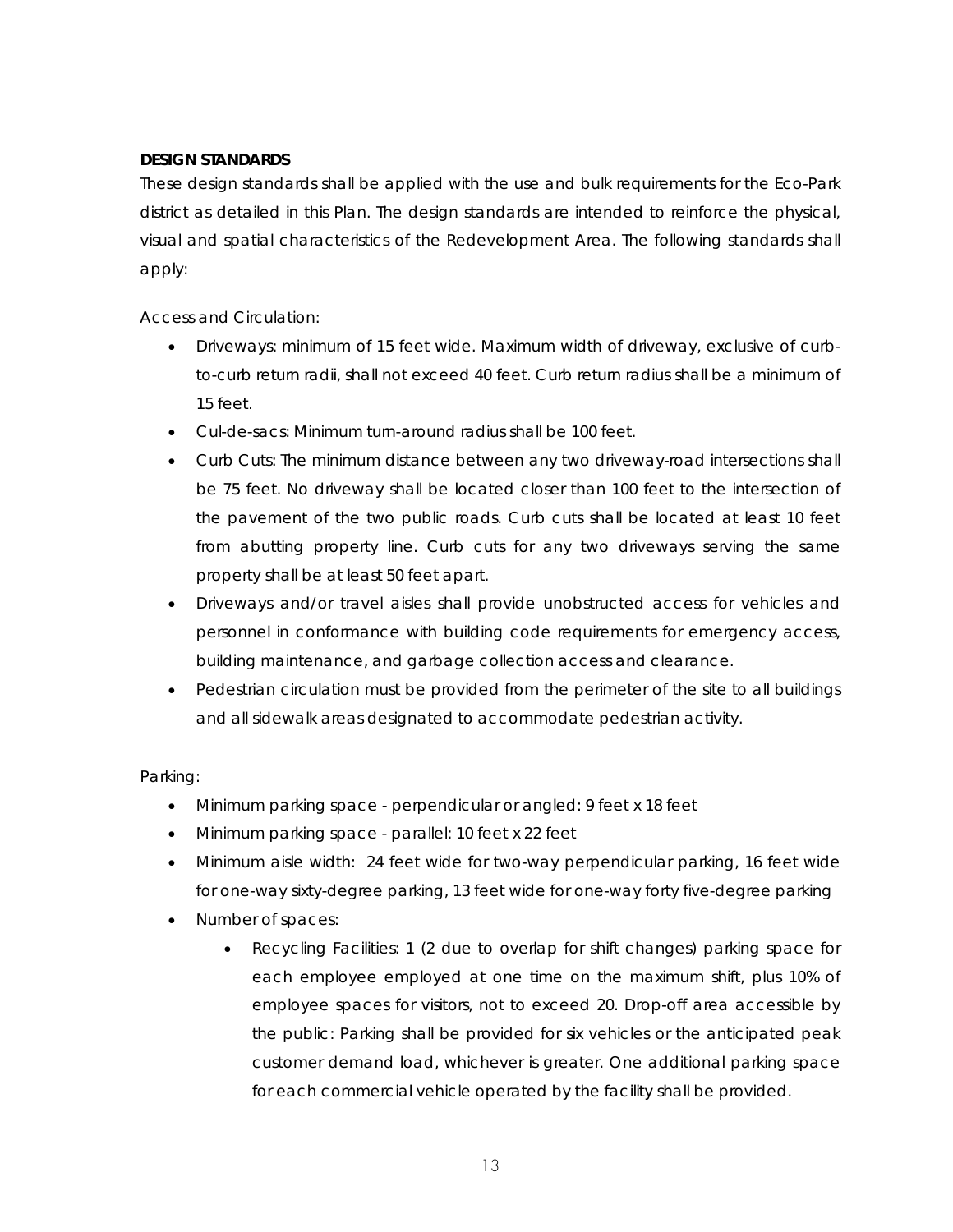- Light Industrial Manufacturing, Assembly and Fabrication: 2 parking spaces for each employee employed at one time on the maximum shift, plus 10% of employee spaces for visitors. One additional parking space for each commercial vehicle operated by the facility shall be provided.
- Warehouse and Distribution Facilities: 1.25 parking spaces per 1,000 square feet of gross floor area, or 2 spaces per 1,000 square feet of lease-able area.
- Multi-tenant industrial parks: 1 parking space per 700 square feet of building.
- Office, Office-Research: 4 parking spaces per 1,000 square feet of gross floor area, not including stairways and common areas.
- R&D, high-tech industries, flex-space buildings: 3-5 parking spaces per 1,000 square feet
- Police and fire stations and post offices: 5 parking spaces per 1,000 square feet gross floor area
- Artist studios, workshops, and gallery spaces: 2 parking spaces per 1,000 square feet of gross floor area
- Off-street parking and loading areas should be coordinated with the public street system serving the Area to reduce conflicts with through traffic, obstruction with pedestrian circulation, and vehicle thoroughfares.
- Dead-end aisles are discouraged.

# *Loading and Unloading:*

• Minimum size: 14 feet in width x 55 feet in length with 15 feet minimum vertical clearance. Additional space for maneuvering, depending on the arrangement of the loading/unloading facilities, shall be provided.

# • Number of spaces:

| Gross Floor Area (square | Minimum<br>Spaces |
|--------------------------|-------------------|
| feet)                    | Required          |
| 4,000 to 25,000          |                   |
| 25,001 to 50,000         |                   |
| 50,001 to 75,000         | 3                 |
| 75,001 to 100,000        | 4                 |
| Each additional 50,000   | 1 additional      |

• Location: Loading areas, outside storage, and service areas shall be located in areas of low visibility such as at the side or rear (non-street side) of buildings.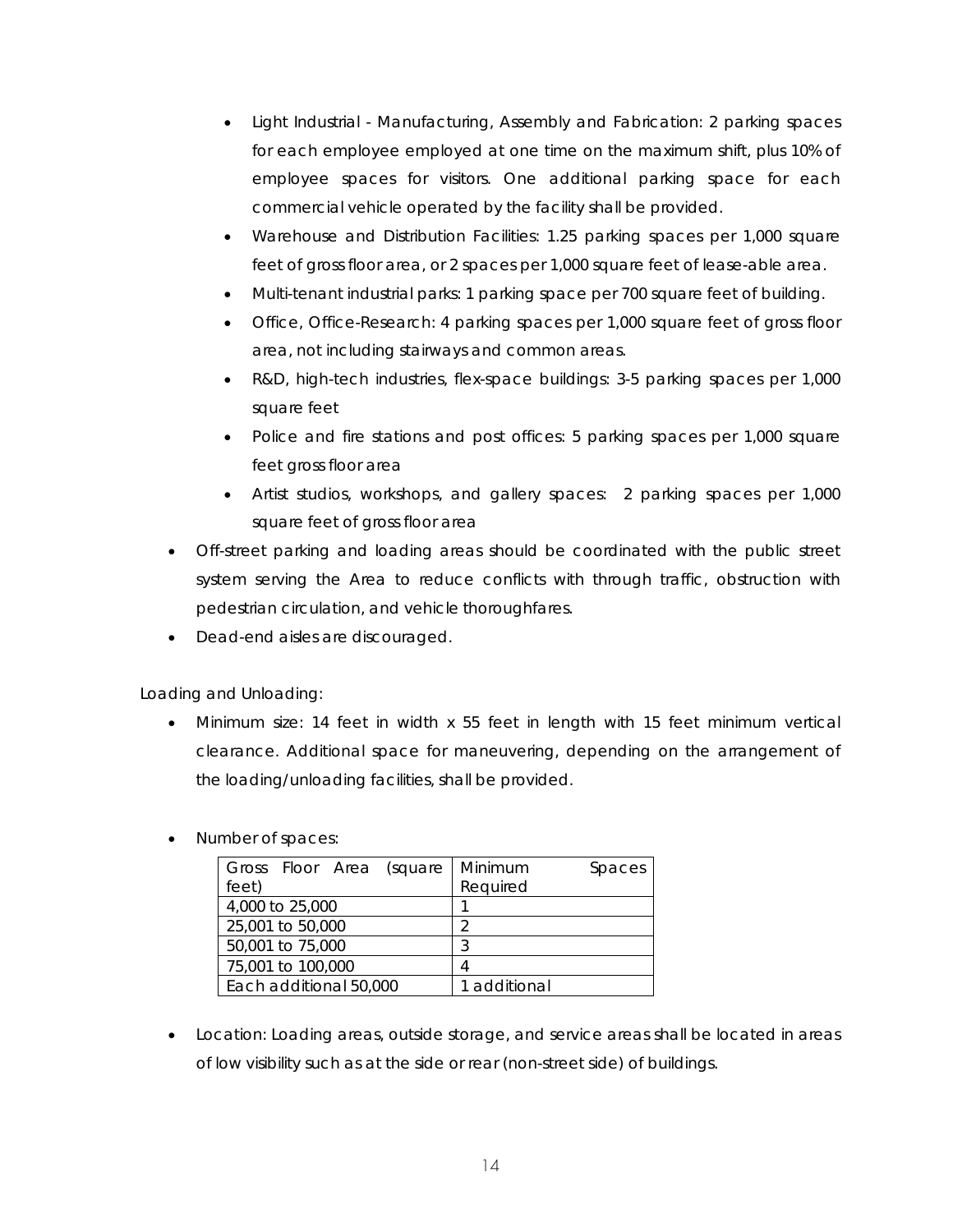- Screening: All loading areas shall be screened from public roads by a 6 feet high fence. Screening materials must be the same as, or of equal quality to, the materials used for the primary building and landscaping.
- Loading docks, truck parking, outdoor storage, utility meters, HVAC equipment, trash dumpsters, trash compaction, and other service functions shall be incorporated into the overall design of the building and the landscaping so that the visual and acoustic impacts of these functions are fully contained and out of view from public streets. All service areas must be screened with a combination of low walls, decorative fencing and/or landscaping.
- Loading and delivery facilities must be separate from customer parking and pedestrian areas.

# *Buffering and Screening:*

- A minimum10-foot landscaped buffer shall be required along all public rights-of-way. No parking shall be permitted in the buffer.
- A minimum of 10% of all parking areas shall be landscaped.
- Any industrial development that abuts any existing residential development or abuts any parcel planned or zoned for housing development shall be screened from view from the housing site using a combination of fencing, plantings and/or berming. However, if an industrial development occurs prior to an adjacent residential development, it shall be the responsibility of the residential development to provide screening.
- Any outdoor storage or display of goods, materials and/or equipment shall be screened from view from any public right-of-way and residential uses to the satisfaction of the Planning Board using a combination of fencing, coniferous and deciduous plantings and/or berming.
- The collection facility area shall at least be enclosed by an opaque block wall or solid wood fence at least six feet in height and landscaped on all street frontages.

# *Storage of Materials:*

- The height of baled, palleted, or otherwise consolidated materials stored outdoors shall be limited to 15 feet.
- All other exterior storage of materials shall be in sturdy weather and rustproof containers which are covered, secured, and maintained in good condition.
- Storage for flammable materials shall be in nonflammable containers.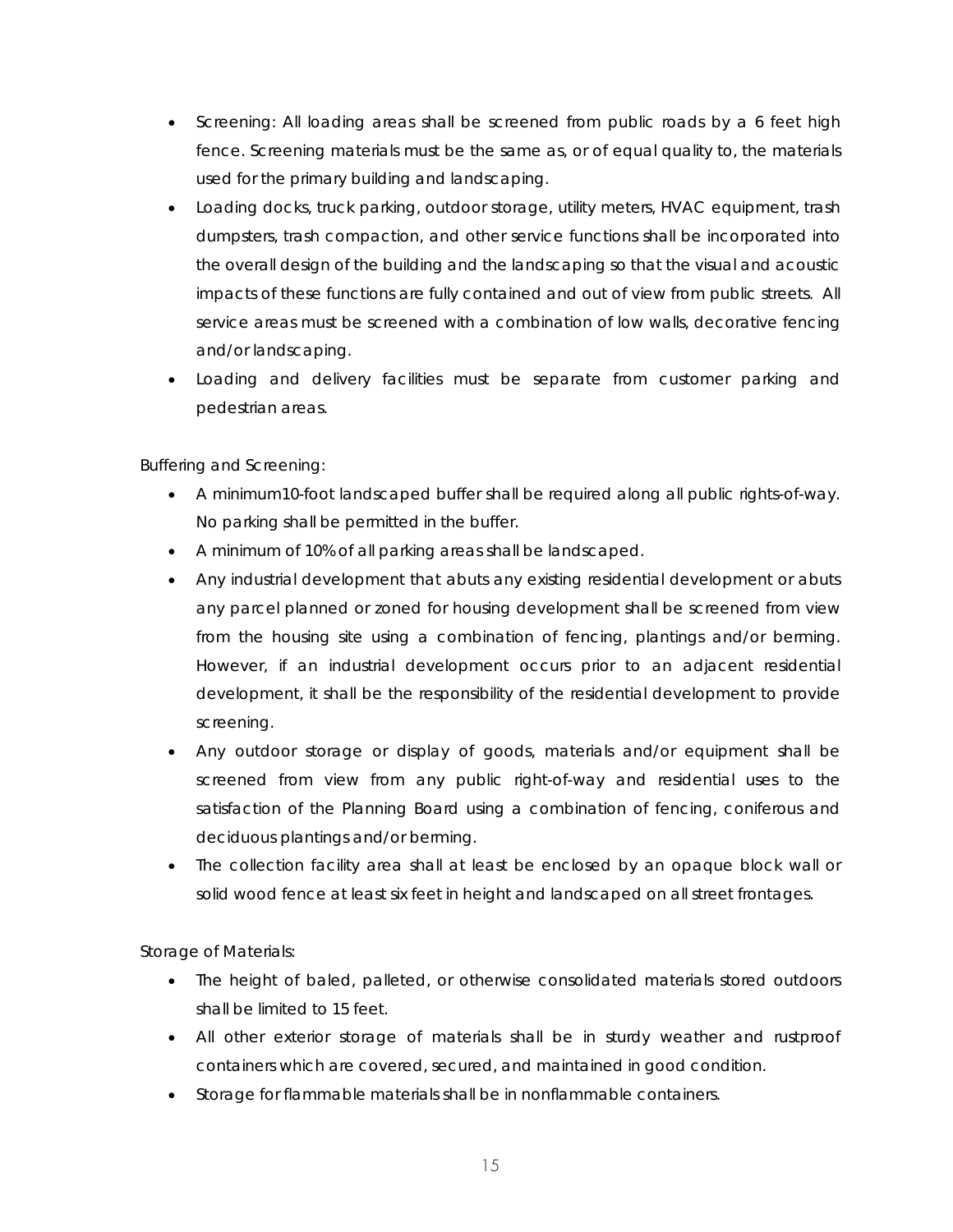- Storage for the recycling of oil shall be in containers approved by the Township Health Department.
- Containers provided for after-hours recycling collection shall be set back at least 50 feet from any property zoned or occupied for residential use, and shall be constructed of sturdy and durable containers that have sufficient capacity to accommodate materials collected, and be secured from unauthorized entry or removal of materials. This area shall be illuminated to ensure safe operation if the container is accessible between dusk and dawn.
- Storage shall not be visible from public roads above the height of the required solid masonry walls or solid wood fence, or located within an enclosed structure.

# *Signage:*

- A sign clearly identifying all recycling and solid waste collection and loading areas and the materials accepted therein shall be posted adjacent to all points of direct access to the recycling areas.
- The facility and/or containers shall be clearly marked to identify the type of material to be deposited, operating instructions and hours, and the identity and phone number of the facility operator to call if the machine is inoperative, and shall display a notice stating that no material shall be left outside the recycling enclosure of containers.
- There shall be consistent sign design throughout a particular project. The design elements include style of lettering, construction material, size and illumination.
- No sign shall extend or project above the highest elevation of the wall to which it is attached or above the lowest part of the roofline of the building, whichever is less.
- Way-finding signage to direct visitors toward parking areas and activity centers is encouraged.
- Wall sign One wall sign is permitted per tenant that shall not exceed 5 percent of the primary building façade or 200 square feet, whichever is less.
- Directory sign One board, at each entrance from a public road, with a list of name and location of each tenant.
- A comprehensive signage plan shall be submitted for each site which clearly indicates the location, dimension, area, color and materials of all existing and proposed permanent signs and provides a detail of each proposed sign.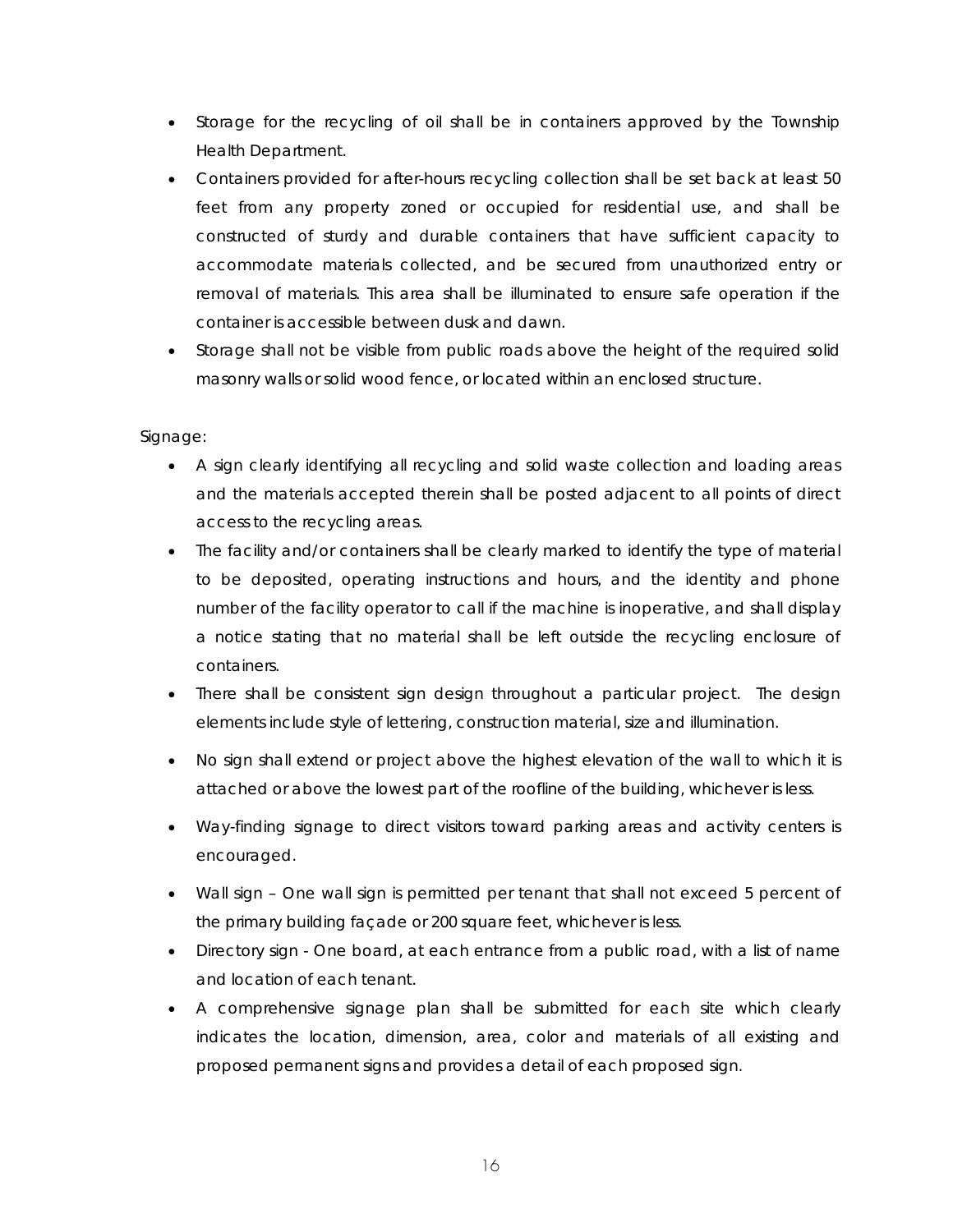# *Lighting:*

- Uniformly-spaced street lights should be provided throughout the development along all internal streets, driveways, parking lots, and loading and service areas.
- Pedestrian-scaled lighting should be provided along all primary pedestrian routes/areas.
- Lighting shall be shielded to prevent glare on adjacent properties.
- Site lighting shall be provided at the minimum level to accommodate safe pedestrian and vehicular movements, without causing any off-site glare.
- Parking lot lights shall not exceed 20 (25 feet) feet in height.

# *Landscaping:*

- Landscaping should extend into the surface parking areas.
- All setback areas fronting public roadways should be defined by a combination of low walls, decorative fencing and/or landscaping. The landscape area within should contain a variety of flowering trees, shrubs, perennials, annuals, and bulbs to complement the architecture and provide seasonal interest.
- Landscape areas may also contain decorative lighting, and signage, which should be designed to complement the overall buffer design.
- Landscape design should be integrated into overall site design and plans should include a watering and maintenance schedule for each area.

# *Site Design:*

- No accessory buildings shall be permitted in the front yards.
- Building types that are least industrial in appearance and function (such as offices, R&D, and flex-spaces) shall be located on the most visible part of the property, close to major roads (Crows Mill Road, Smith Street and Garden State Parkway).
- Secondary entrances, where practical, should be provided to avoid conflicts between visitor and employee traffic.
- Intersections of major roads (Crows Mill Road and Smith Street) with internal streets should be controlled by stop signs and/or traffic signals.
- Truck traffic should be separated from automobile traffic to the extent possible.
- On-street parking should be eliminated along major internal roadways (especially those shared by trucks and cars).
- All buildings are encouraged to be LEED-qualified buildings as defined by the US Green Building Council.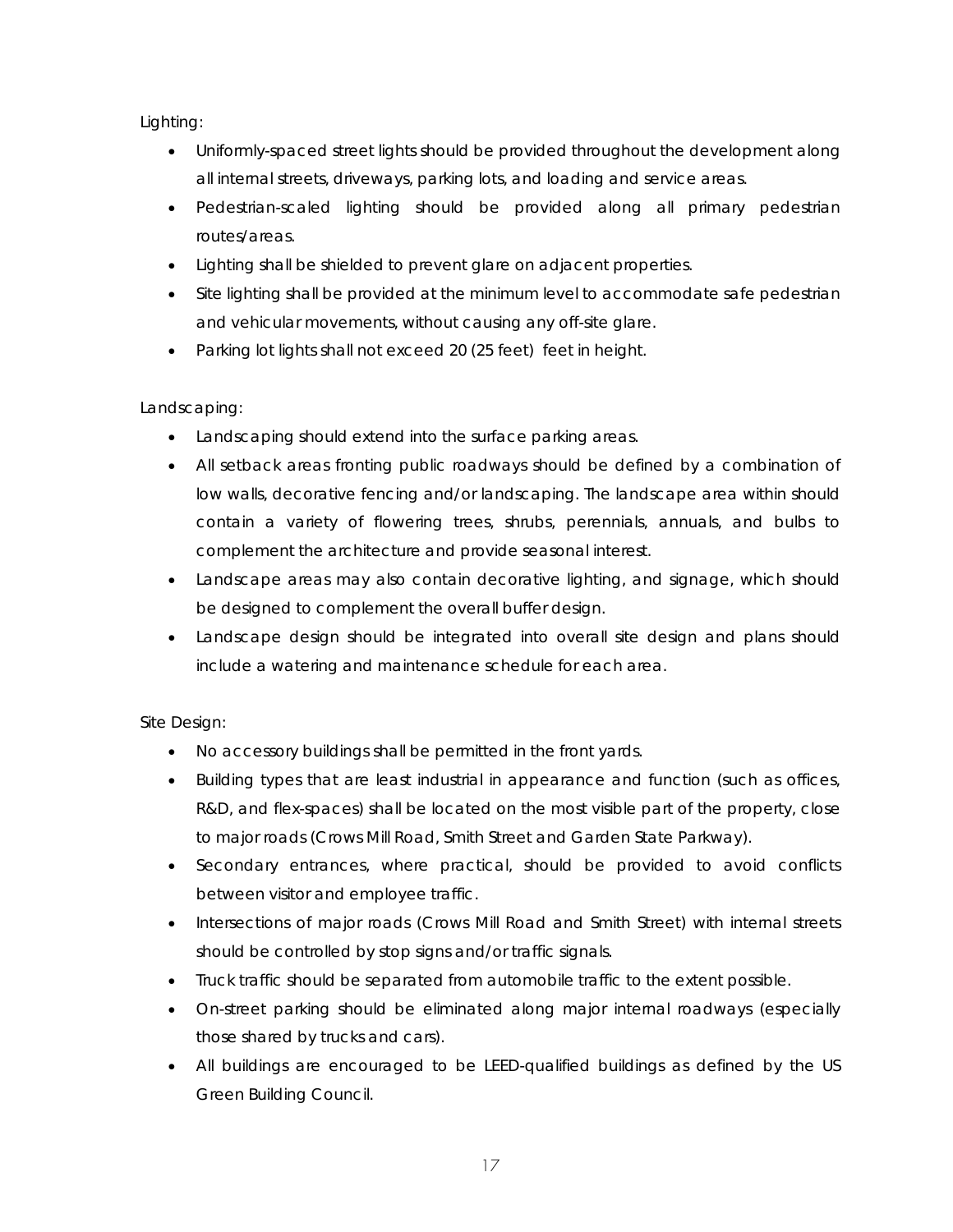• Utilities shall be located underground to the extent possible.

# *Additional Standards:*

- The facility shall be maintained in a clean and sanitary manner free of litter and any other trash or rubbish, shall be cleaned of loose debris on a regular basis, including mobile facilities. The site shall be maintained free from rodents and other disease vectors.
- Dust, fumes, odor, smoke, or vibration, above ambient levels, shall not be detectable on adjoining parcels.
- Noise levels shall conform to The New Jersey Department of Environmental Protection (NJDEP) noise regulations pertaining to stationary commercial and industrial sources, pursuant to the Noise Control Act of 1971, N.J.S.A. 13:1G-1 et seq.

# **PROPERTY TO BE ACQUIRED**

This Redevelopment Plan authorizes the Township to exercise its condemnation powers on all properties in the Redevelopment Area, to acquire property or to eliminate any restrictive covenants, easements or similar property interests which may undermine the implementation of the Plan. The Township plans, however, to assist the designated redevelopers in working with affected property owners and businesses to promote private redevelopment, where appropriate, of the parcels within the Redevelopment Area.

#### **RELOCATION PLAN**

It is anticipated that the designated redevelopers will address any relocation needs through acquisition of parcels. The Township of Woodbridge, however, will provide all displaced tenants and landowners with the appropriate relocation assistance, pursuant to applicable State and Federal law, should relocation be necessary. Such assistance will be provided through an appropriately designated office which will assist in any relocation of persons, businesses or other entities. Further, the Township of Woodbridge and the surrounding area contains sufficient land and buildings which would be appropriate for relocation of existing businesses from the Redevelopment Area. If relocation is not directly caused by the Redevelopment Plan, the Township assumes no responsibility for relocation of businesses.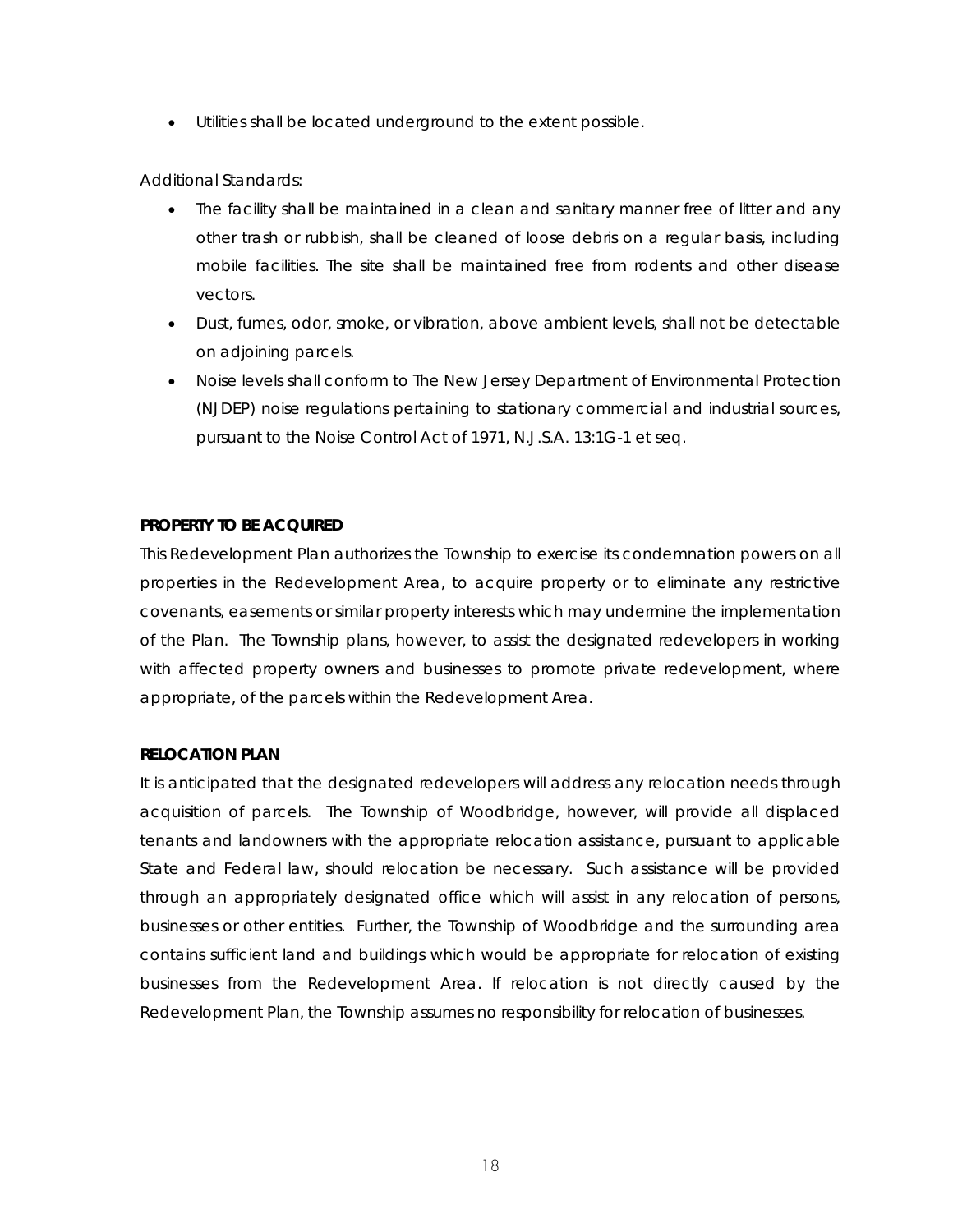#### **PLAN RELATIONSHIP WITH OTHER PLANS**

#### **Relationship to the Township Master Plan**

The Township of Woodbridge's last comprehensive Master Plan was prepared in 1990. The 1990 Master Plan refers to the Study Area with an objective to "create new residential neighborhoods by redeveloping the waterfront area in Keasbey". The Master Plan also listed as an objective in the Keasbey area "to redevelop the industrial areas along the Raritan River for mixed-use development." The 1990 Land Use Plan recommended that the western portion of Keasbey be redeveloped with residential, commercial and light industrial components through a comprehensive redevelopment plan." The Master Plan recommended that zoning of a tract located immediately east of the Garden State Parkway Bridge be amended to reflect an approved townhouse development.

Subsequently, the Master Plan was revised in January 1994 and a Master Plan Reexamination Report was adopted in July 1994. The purpose of the Reexamination Report is to review and evaluate the local Master Plan and Development Regulations on a periodic basis in order to determine the need for update and revisions. The 1994 Re-examination Report revised the land use goals and recommendations for the Keasbey area, specifically deleting the objectives to create new residential neighborhoods along the waterfront area and rezoning Keasbey for residential uses. The last Master Plan Reexamination Report, prepared in 2003, confirmed the appropriate use of the Keasbey area for industrial purposes and/or commercial mixed-use purposes. The 2003 Master Plan Reexamination Report adopted the following relevant goals for the Township:

- To encourage municipal action to guide the appropriate use or development of all lands in this State, in a manner which will promote the public health, safety, morals, and general welfare;
- To promote desirable visual environment through creative development techniques and good civic design and arrangements;
- To safeguard the tax base and provide for a continuing source of employment and tax ratables through appropriate use of nonresidential land;
- To study changes in market conditions, relating to all non-residential property, to ensure the matching to those designations with supply and demand.

A portion of Keasbey is located in a Redevelopment Area. The project objectives of the redevelopment plan included:

o Enhance the existing industrial area of Port Reading and Keasbey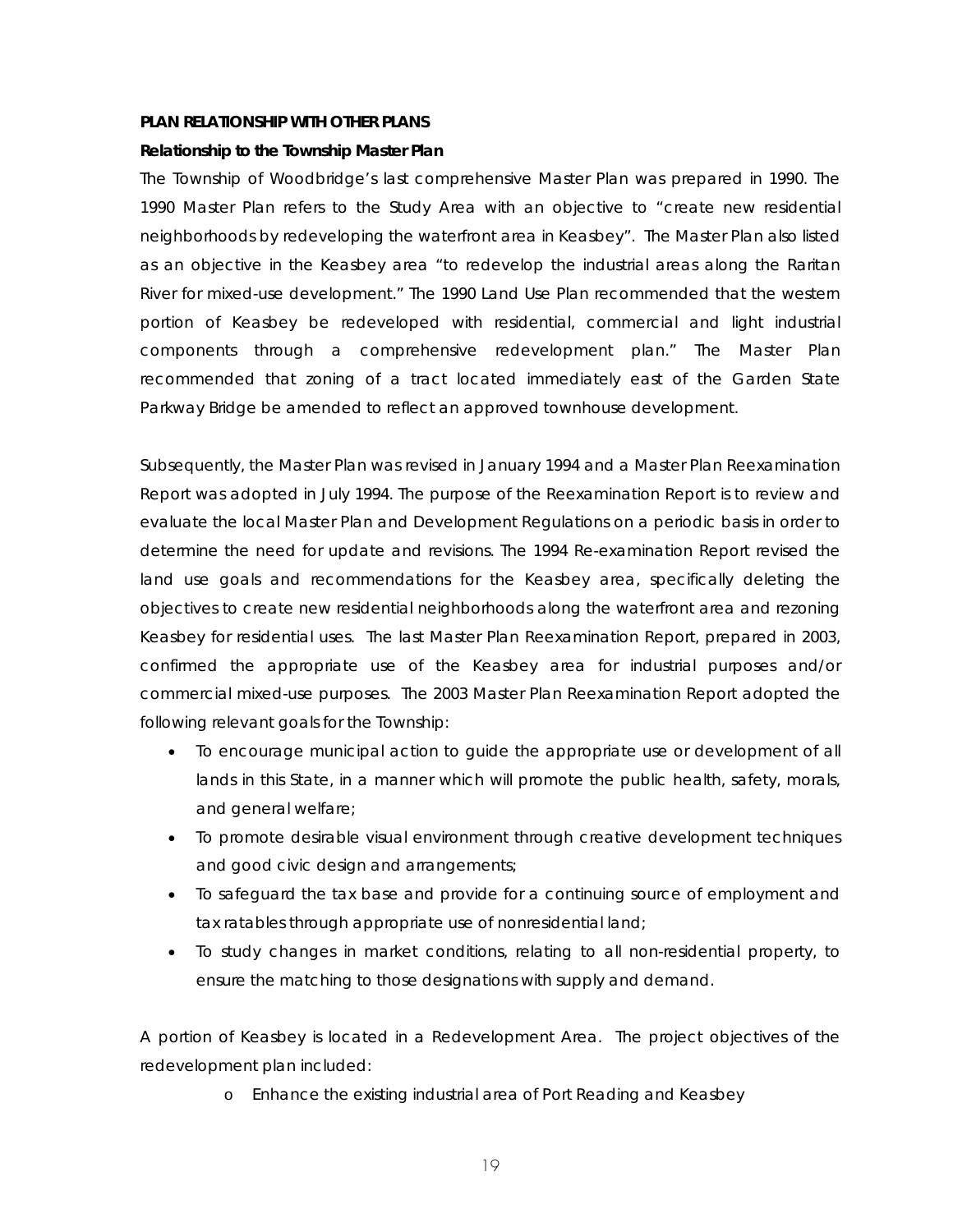- o Generate new ratables within the industrial waterfront
- o Seek the remediation of contamination on the parcels and to bring these sites to market, allowing for their development and the creation of thousands of new jobs
- o Permit a wide range of industrial lot sizes, uses and enact reasonable yet flexible controls, both attractive to potential users and appropriate for the site

The Keasbey Area 4 Redevelopment Plan is consistent, and would effectuate, the 1990 Township Master Plan, and subsequent re-examination reports. The Township is currently preparing a new comprehensive Master Plan.

# **Master Plans of Adjacent Municipalities**

The Keasbey 4 Redevelopment Area is located in the northeastern portion of Keasbey neighborhood close to the municipal border of the City of Perth Amboy. This Redevelopment Plan is not anticipated to have an adverse impact on development within the City of Perth Amboy.

# **Middlesex County Growth Management Strategy (GMS)**

Between 1990 and 1995, Middlesex County prepared a three-phase Growth Management Plan to address infrastructure need, regional design system and growth management strategies. The County was subdivided into four regions. Woodbridge Township is located in the northeast region, along with the municipalities of Edison Township, the Borough of Metuchen, the Borough of Carteret, the Township of Perth Amboy, and the Borough of Highland Park.

Phase I of this Strategy found that large public & private investments would be required towards maintaining a significant level of service for projected growth in the County. The report estimates that the highest infrastructure costs facing the County are for maintaining and improving existing sewerage systems, parks, and roads. The report determined that this investment could be significantly reduced for utility systems (water & sewer) if growth occurred in areas where utilities are already in place.

The next phase in the County's Growth Management Strategy was a Phase II Report which focused on alternative approaches to managing actual growth in Middlesex County. In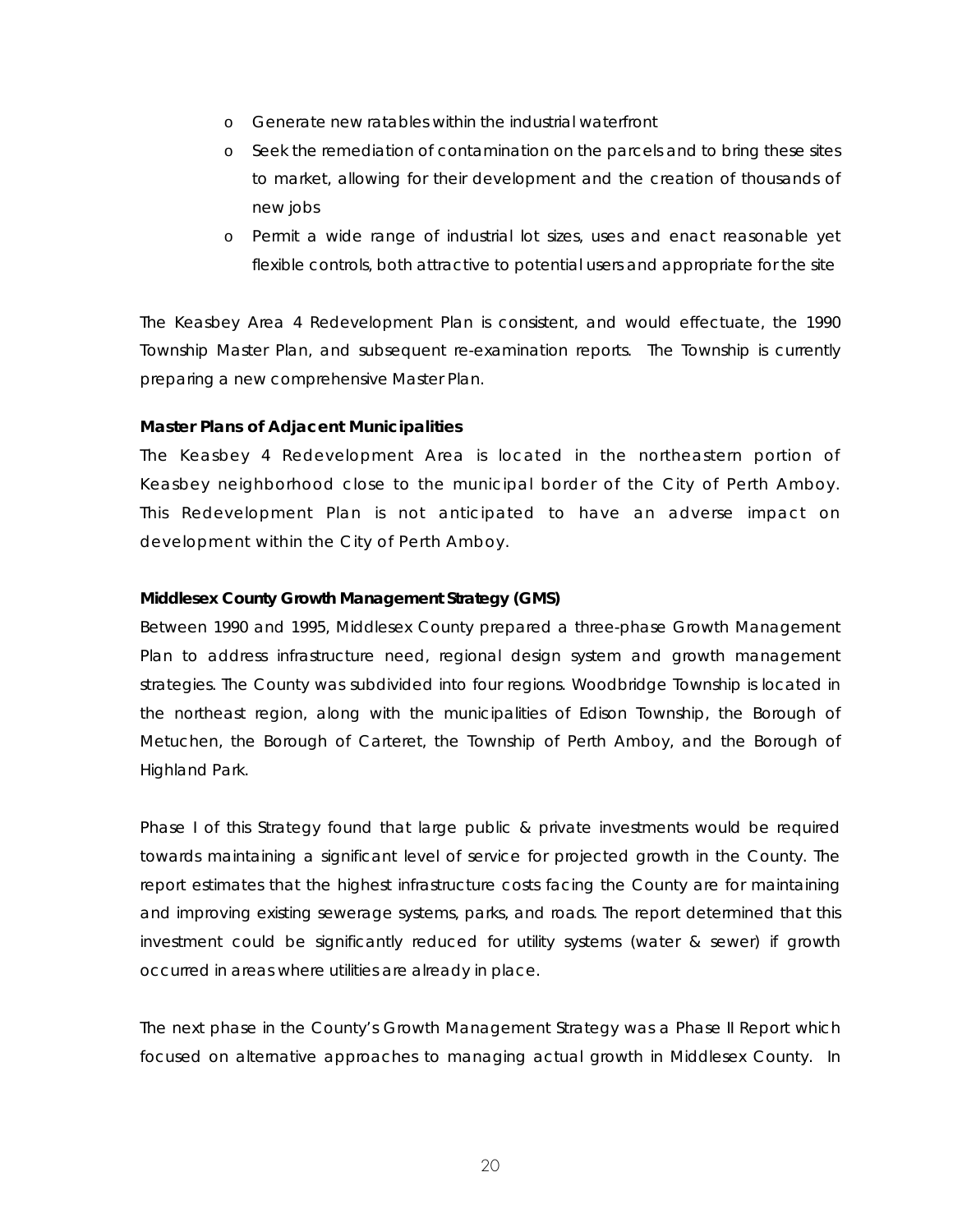order to analyze the approaches, five specific case studies were conducted in the report. None of these five areas are located in Woodbridge Township.

The last phase of Middlesex County's Growth Management Strategy was the Phase III Report, which examined four additional case study areas; thereby analyzing nearly all of the potential growth areas in the County. In this Phase, additional techniques by which the County may assist and further coordinate with municipalities in planning and development review were also identified. The Township of Woodbridge was included in three study areas. The Metropark Case Study Area includes portions of Iselin, Menlo Park Terrace, Fords, and Woodbridge Proper. The Raritan Center Case Study Area includes portions of Keasbey and Fords. The Arthur Kill/Raritan Bay Case Study Area includes portions of Keasbey, Fords, Hopelawn, Woodbridge Proper, Sewaren, and Port Reading

The Arthur Kill/Raritan Bay Case Study in Phase three provides three primary recommendations:

- The Arthur Kill shoreline would benefit from the redevelopment of underutilized and abandoned heavy industrial sites as businesses, residential and recreation sites. Redevelopment planning also needs to address environmental concerns regarding past contamination of land, water and air quality along the shoreline.
- Improved road access is needed between redevelopment/ development parcels and major highways in order to avoid burdening local roads while providing accessibility. This recommendation includes the proposed signalization project on Route 35 and improved connections between Route 9, Route 35 and the Garden State Parkway.
- Because several areas along the Raritan estuary, Raritan Bay, and Arthur Kill are subject to tidal flooding, a shore protection master plan should be extended for this area.

Where relevant, this Redevelopment Plan is substantially consistent with the recommendations discussed in the Middlesex County Growth Management Strategy.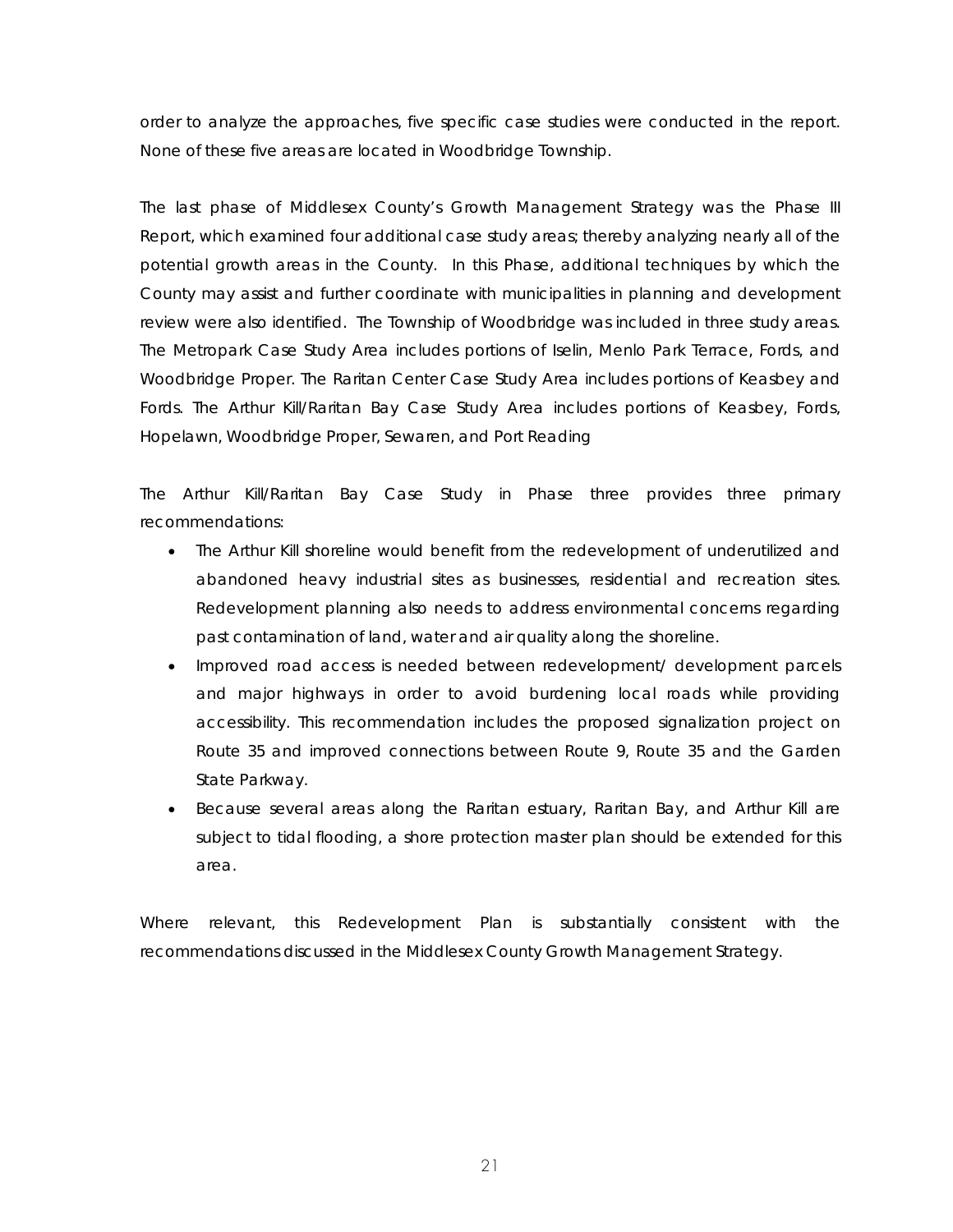# *New Jersey State Development & Redevelopment Plan:*

The Keasbey Area 4 Redevelopment Plan is consistent, and would effectuate, the plans and policies of the New Jersey State Development and Redevelopment Plan (SDRP), adopted in 2001. The SDRP is a unique document that guides State-level development and redevelopment policy as well as local and regional planning efforts. This Plan is consistent with the following statewide goals in the SDRP.

- Revitalize the State's cities and towns.
- Promote beneficial economic growth, development and renewal for all residents of New Jersey.
- Protect the environment, prevent and clean up pollution.
- Provide adequate public facilities and services at a reasonable cost.
- Preserve and enhance areas with historic, cultural, scenic, open space, and recreational value.
- Ensure sound and integrated planning and implementation statewide.

The SDRP also includes a State Plan Policy Map, which divides the state into regions, known as Planning Areas, and includes specific goals for each area. The Policy Map also identifies "Centers," locations into which development is to be directed, and "Environs," areas to be protected from future growth. The Township of Woodbridge falls in the 'Metropolitan Planning Area' (PA1). The State Plan recognizes that all communities in this planning area are essentially fully developed; hence much of the change in land uses will occur as redevelopment.

The State Plan's planning objectives for the 'Metropolitan Planning Area' includes:

- Providing for much of the state's future redevelopment;
- Revitalizing cities and towns;
- Redesigning areas of sprawl; and
- Protecting the character of existing stable communities.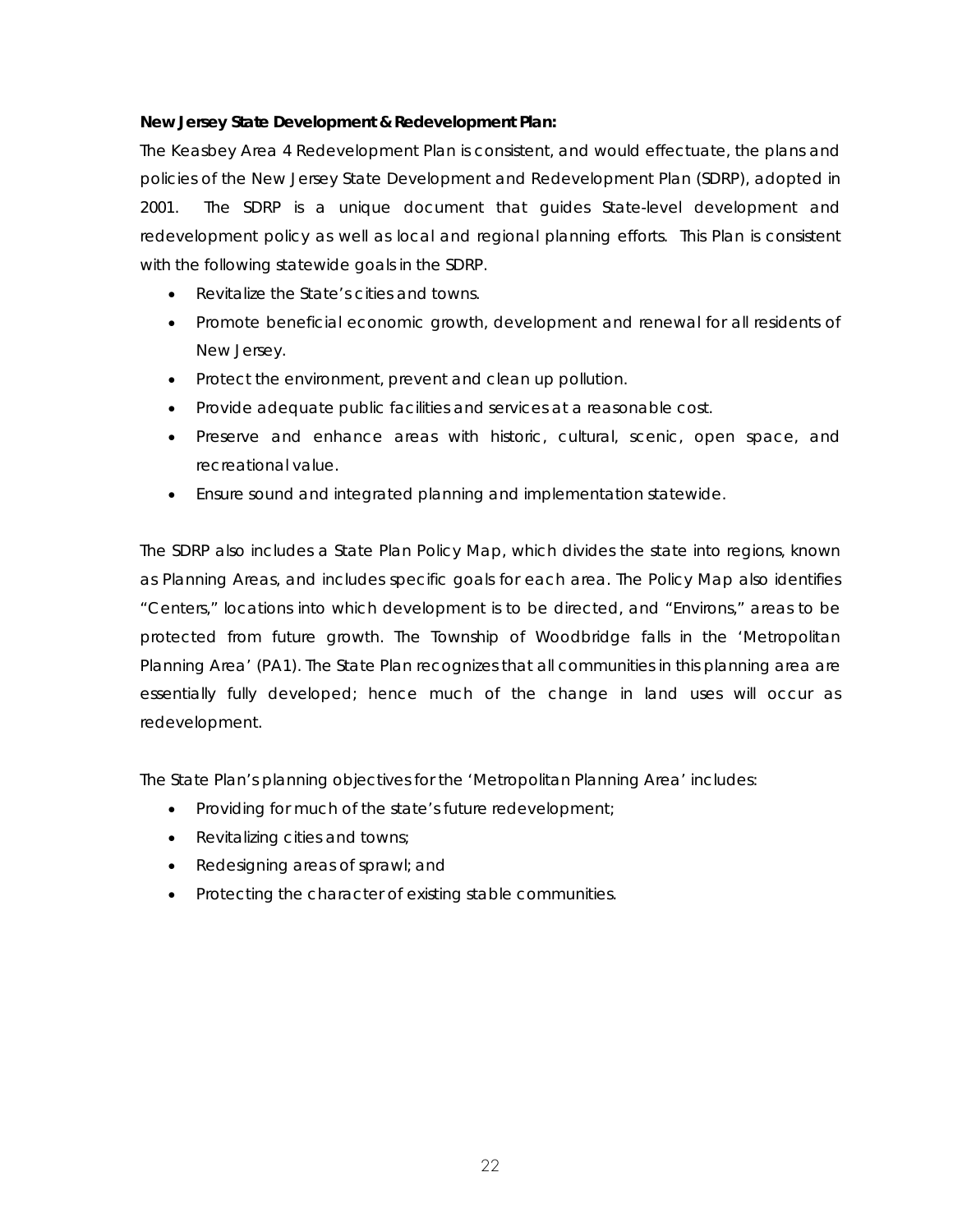#### **IMPLEMENTATION OF THE REDEVELOPMENT PLAN**

#### **Redevelopment Entity**

The Woodbridge Township Redevelopment Agency will serve as the Redevelopment Entity.

## **Selection of a Designated Developer(s)**

Potential redevelopers will be required to submit to the Redevelopment Agency for review and approval prior to the designation of a redeveloper(s) at a minimum:

- Financial responsibility and capability
- Estimated development cost
- Estimated time schedule
- Conceptual site plans including elevations
- Fiscal impact analysis

#### **COAH Requirements**

Any redeveloper designated as such by the Redevelopment Entity for the Keasbey 4 Redevelopment Area shall build and set aside affordable housing as required by the relevant Council on Affordable Housing statutes and regulations applicable at the time initial site plan approval is granted for any development in the Redevelopment Area. All such affordable housing shall be built on site in the Redevelopment Area, the phasing and location of which affordable housing shall be mutually agreed to between the Redevelopment Entity and the designated redeveloper in a redevelopment agreement.

#### **Development Review**

No application for development or redevelopment in the area may be filed with the Planning Board until such time as the applicant has applied for and received a designation as redeveloper from the Redevelopment Agency and has executed a Redevelopment Agreement with the Redevelopment Agency providing for the proposed application. In addition to any requirements of the Agency, major preliminary and/or Final Site Plans and/or subdivisions, with details sufficient to comply with the Municipal Land Use Law and local Ordinance, shall be submitted for Planning Board review and approval for each development parcel, pursuant to N.J.S.A. 40:55D-1 et seq.

The Planning Board shall require the developer to provide a bond or bonds of sufficient size and duration to guarantee the completion of the various phases of the project in compliance with the requirements of law and planning approvals.